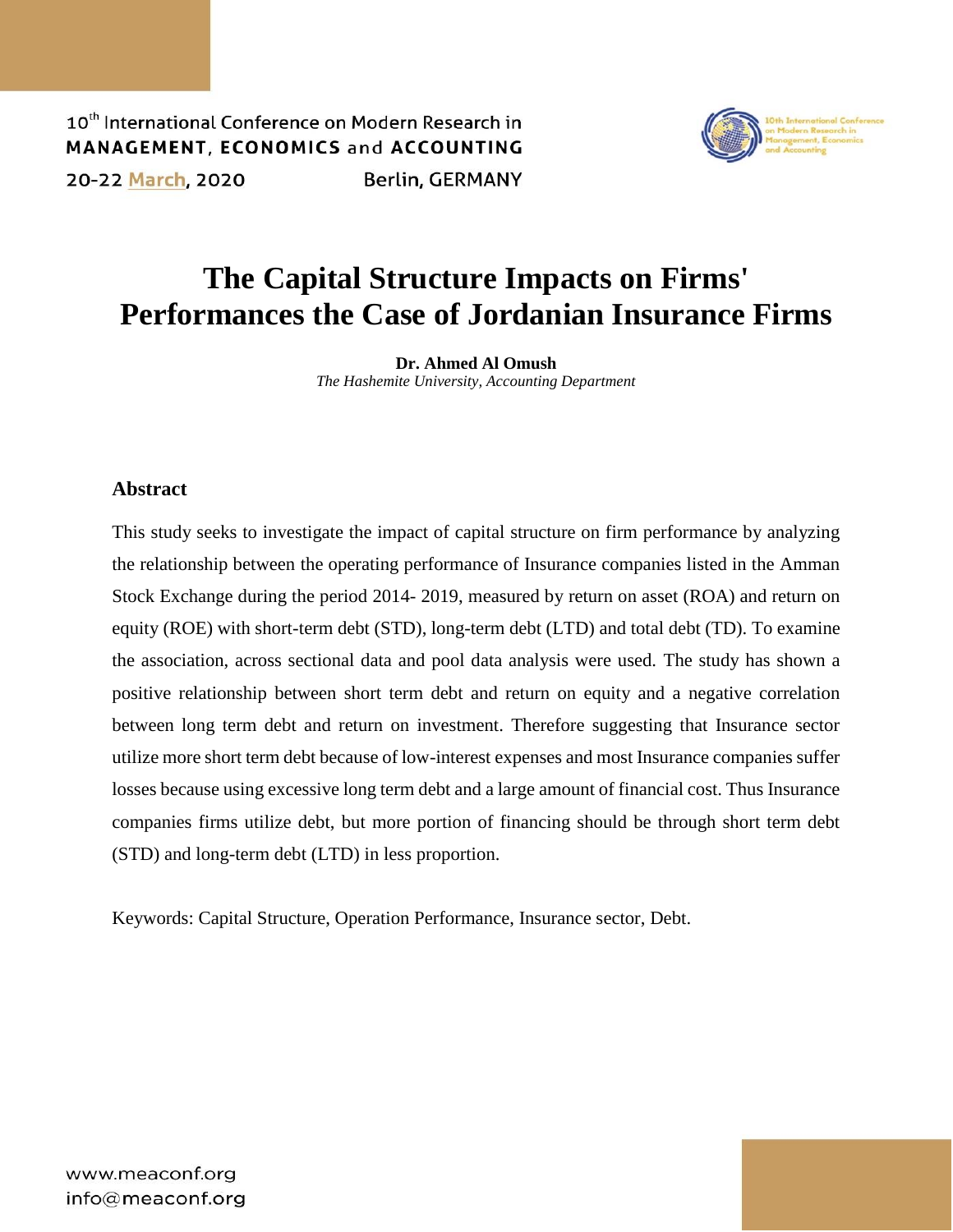

#### **Introduction**

Capital structure had face a heated debate as it crucial one among all the aspects of capital investment decisions since firm's performance is affected by such determined structure. So while deciding which capital structure is optimal proper attention and care must be considered. Capital structure is a critical component of balance sheet indeed; furthermore, capital structure is part of financial structure.

Taylor and Venhorn (1996) stated that "Capital structure is total sum of outstanding long-term securities of both debt and equity (page number). Similarly, Weston and Bingham (1978) referred to capital structure as the lasting funds used by a firm such as preferred stock, long term debt, and net equity. Capital structure is considered as an important decline among the all scholarly topics in fiancé because firms' ability to take into account their stakeholder's needs is highly associated with capital structure. Consistence with the above, Saad (2010) stated that capital structure describes the way the firm finances its assets by equity, debt, and hybrid securities.

For many decades the capital structure had faced a heated debates that, unfortunately, have not reached on valid argument that define a certain proportion of debt and equity in capital structure that increase firm value and performance therefor capital structure is still a complicated arguments. Nevertheless, most of conducting studies and empirical finding, revealed that capital structure decisions have significant impact on firm's value and its performance more than simple importance stated by M&M.

Main active strategies, usually used, by manger to improve firm performance is based on utilization of debt and equity portion in firm capital structure (Gleason *et. al*.2000). Therefore, minimizing the cost of capital (WACC) and achieving the optimal capital structure became the critical decision companies seek. To this end, this research tried to investigate whether capital structure of listed insurance company listed in Amman Stock Exchange (hereinafter, ASE) will affects its profitability.

Jordan as a developing country, ranked as a  $68<sup>th</sup>$  of largest world economy in terms of absolute dollars. Moreover it has a semi industrialized economy including, phosphates, potash, and their fertilizer industries; tourism; overseas remittances; and foreign aid. Insurance sector play a vital role for the socio-economic development so this is very important.

Due to the Industrial constructions. Insurance sector is at the peak in Jordan economy. There are more than 3,000 are employed in this sector either directly or indirectly and this can be terribly massive contribution by the Insurance sector in providing employment to youth.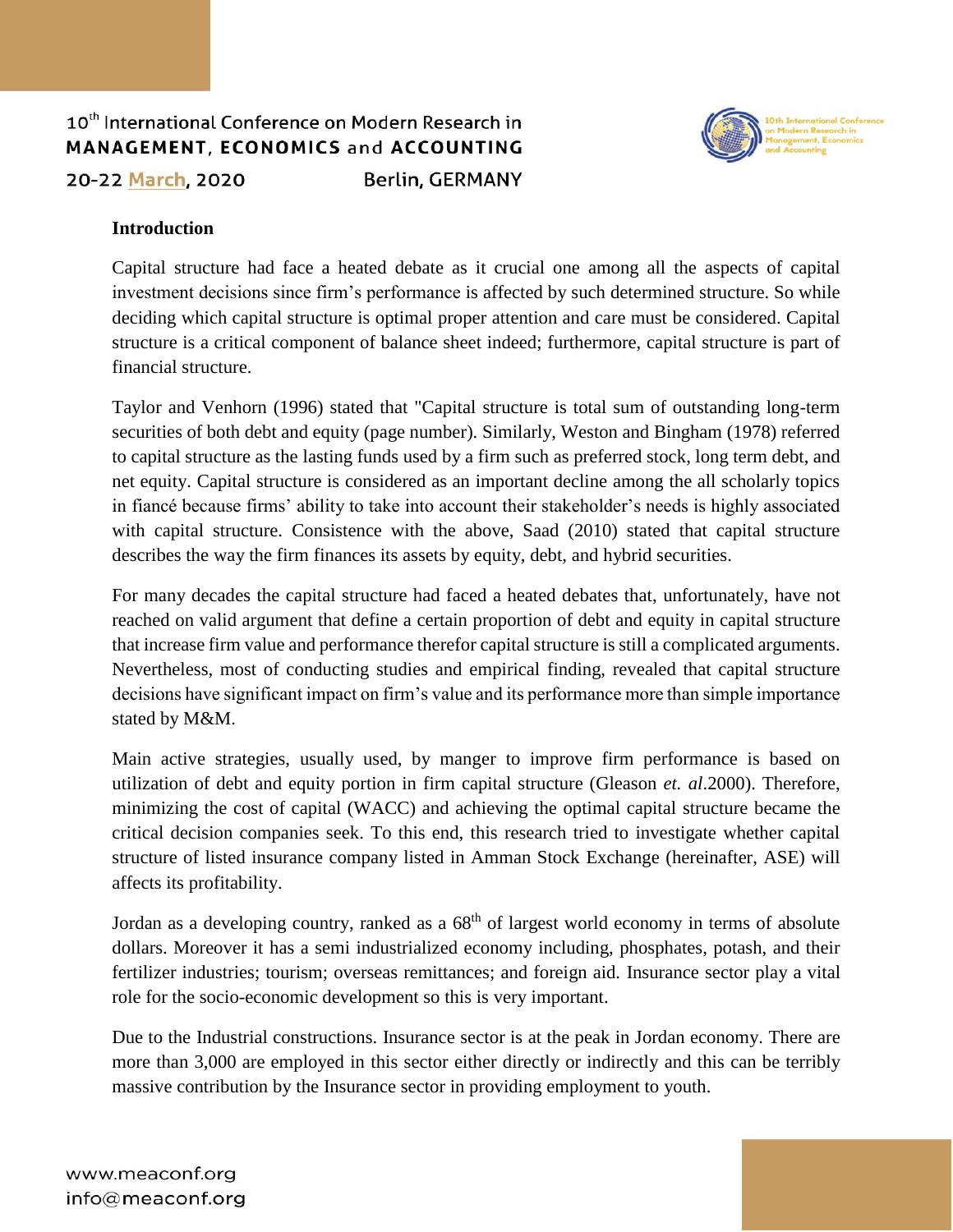

## **Objective of Study**

Grounded on previous debate and discussions this study aimed to discuss the following major objectives. First, try to empirically investigate and find evidences whether firms' capital structure decisions affects its profitability. Then tries to estimate the optimal capital structure of insurance entities listed in ASE. Finally, the current study focus on analyzing, if exist, the optimal capital structure trends. Where the independent capital structure variables are:

- 1. Debt to Equity Ratio  $=$  Total Debt / Total Equity.
- 2. Debt Ratio = Total Liabilities / Total Assets.
- 3. Short Term Debt to Assets (STDA) = Short Term Debt / Total Assets.
- 4. Long Term Debt to Assets (LTDA) = Long Term Debt / Total Assets.
- 5. Earnings per share (EPS).
- 6. Returned on Assets (ROA).
- 7. Return on Equity (ROE)

## **Problem and Question of the Study**

As its crucial decision to decide the optimal capital structure of firms, the analyzing of the impact of capital structure decisions on firm's performance and profitability is pertinent because there is no consensus on the optimal capital structure. Hence, this study will investigate to what extent the capital structure decisions have influences over the profitability of insurance firms listed in ASE. To handle this issue this research tries to provides answer to the following question:

- 1. Is a firm's profitability significantly affected by its capital structure?
- 2. Is there an optimal capital structure that suit the listed Insurance firms?
- 3. What is the trend of capital structure being practiced by listed Insurance firms in Jordan?

## **Theoretical background**

The determinants of profitability and theories thereof used in this study are those frequently described in conventional Insurance companies' studies and literature. The profitability determinants were basically divided into two main categories, namely the internal determinants and the external determinants. In order to incorporate the internal and external determinants into a single profitability model, it was necessary to pool cross-section and time-series data. As a result, it was necessary to include dummy variables to take account of inter-firm and inter temporal differences in the intercept. Thus, pooled regression analysis was applied to a linear model to analyze the profitability determinants of Insurance companies.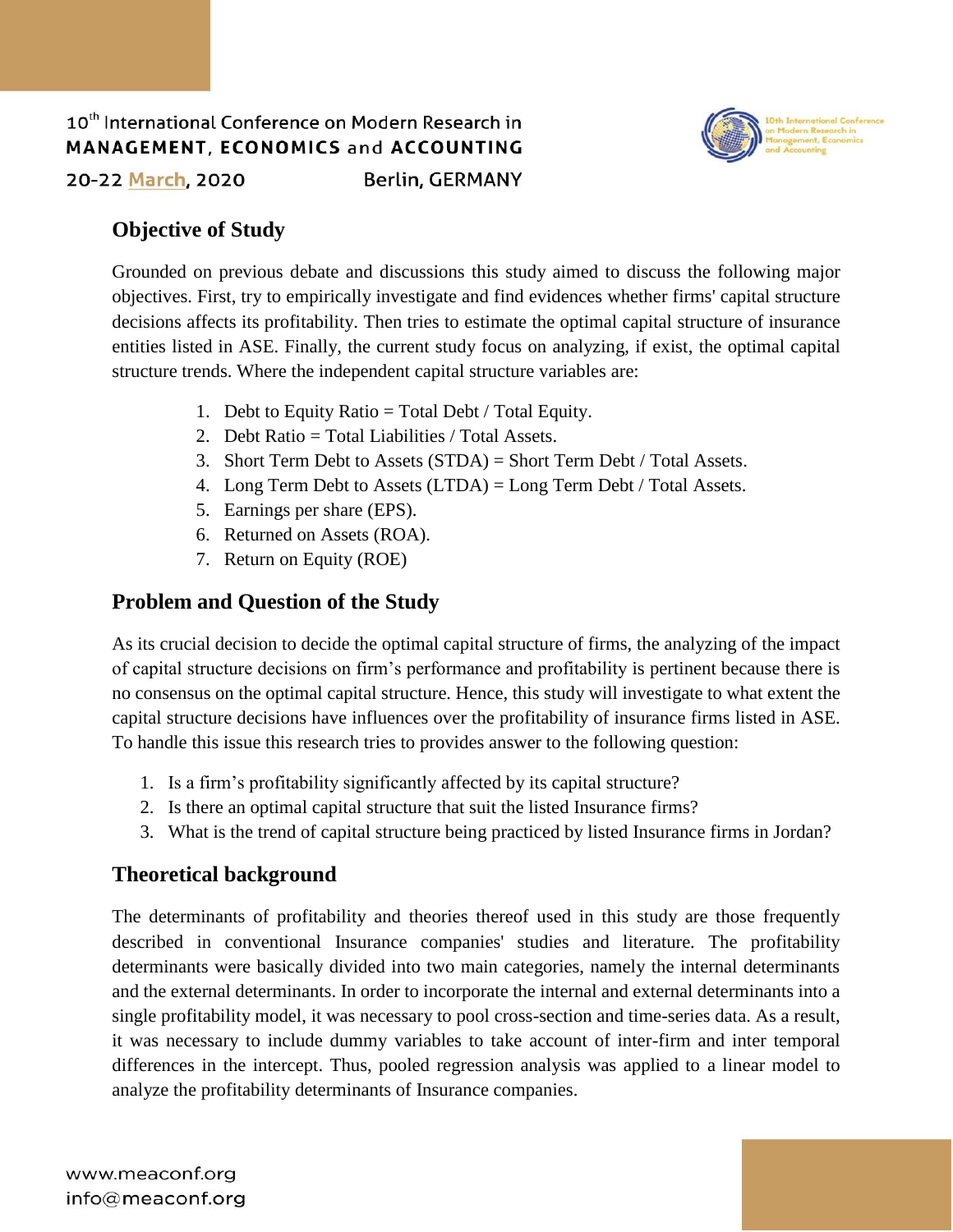

## **Financial Performance**

A subjective measure of how well a firm can use assets from its primary mode of business and generate revenues. This term is also used as a general measure of a firm's overall financial health over a given period of time, and can be used to compare similar firms across the same industry or to compare industries or sectors in aggregation. There are many different ways to measure financial performance, but all measures should be taken in aggregation. Line items such as revenue from operations, operating income or cash flow from operations can be used, as well as total unit sales. Furthermore, the analyst or investor may wish to look deeper into financial statements and seek out margin growth rates or any declining debt. The word 'Performance is derived from the word 'parfourmen', which means 'to do', 'to carry out' or 'to render'. It refers the act of performing; execution, accomplishment, fulfillment, etc. In border sense, performance refers to the accomplishment of a given task measured against preset standards of accuracy, completeness, cost, and speed. In other words, it refers to the degree to which an achievement is being or has been accomplished. In the words of Frich Kohlar need page number "The performance is a general term applied to a part or to all the conducts of activities of an organization over a period of time often with reference to past or projected cost efficiency, management responsibility or accountability or the like. Thus, not just the presentation, but the quality of results achieved refers to the performance. Performance is used to indicate firm's success, conditions, and compliance. Financial performance refers to the act of performing financial activity. In broader sense, financial performance refers to the degree to which financial objectives being or has been accomplished. It is the process of measuring the results of a firm's policies and operations in monetary terms. It is used to measure firm's overall financial health over a given period of time and can also be used to compare similar firms across the same industry or to compare industries or sectors in aggregation.<sup>1</sup>

## **Financial Performance Analysis**

In short, the firm itself as well as various interested groups such as managers, shareholders, creditors, tax authorities, and others seeks answers to the following important questions. Firstly, what is the financial position of the firm at a given point of time?. Secondly, how is the Financial Performance of the firm over a given period of time?

These two questions can be answered with the firm's financial analysis help whom extremely involved in using financial statements. A financial statement is an organized collection of data according to logical and Conceptual Framework consistent accounting procedures. Its purpose is to convey an understanding of some financial aspects of a business firm. It may show a position at a moment of time as in the case of a Balance Sheet, or may reveal a series of activities over a given period of time, as in the case of an Income Statement. Thus, the term 'financial statements' generally refers to two basic statements: the Balance Sheet and the Income Statement. The Balance

 $\overline{\phantom{a}}$ 

<sup>1</sup>http://www.investopedia.com/terms/f/financialperformance.asp (last access 2014)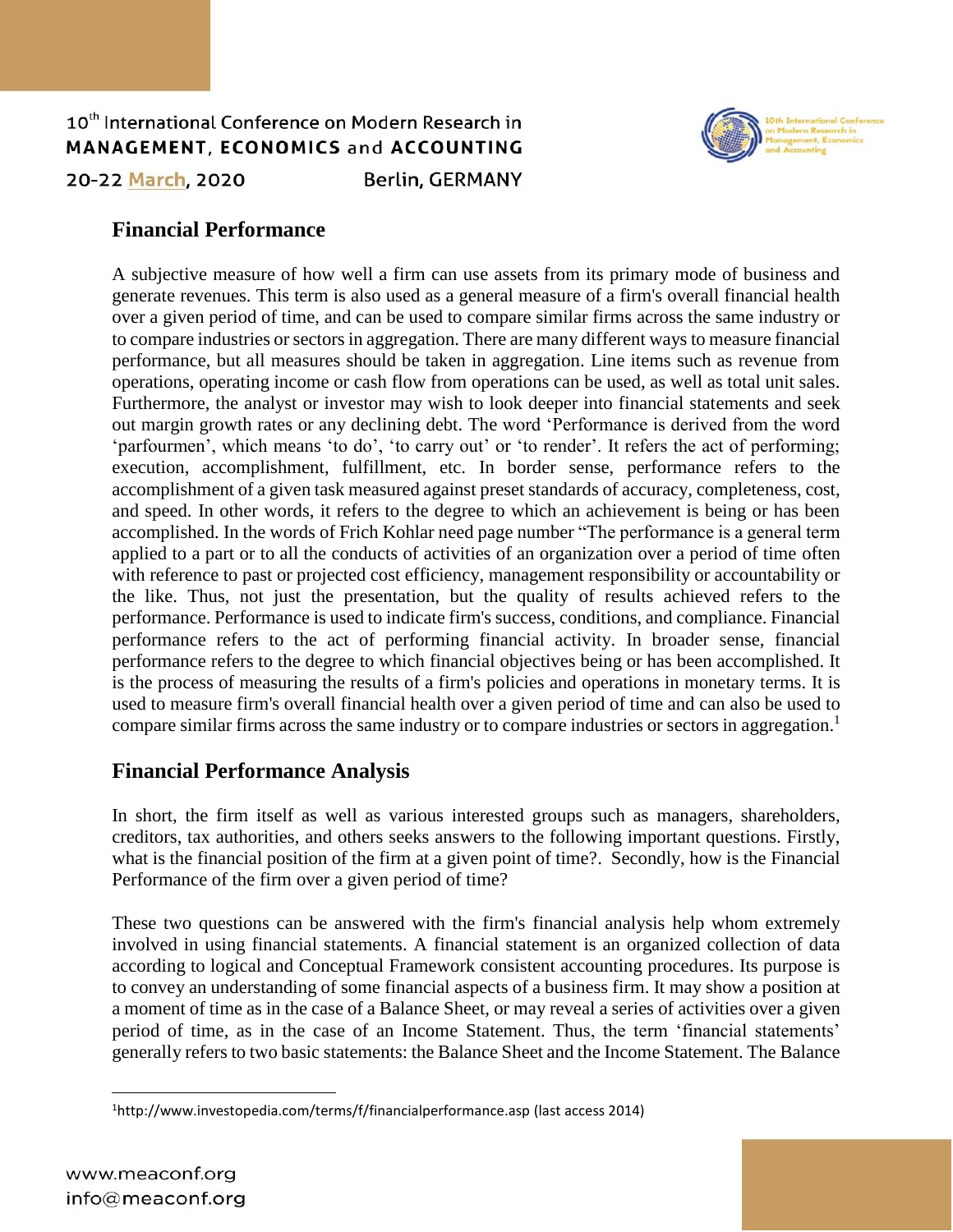

20-22 March, 2020

**Berlin, GERMANY** 

Sheet shows the financial position (condition) of the firm at a given point of time. It provides a snapshot and may be regarded as a static picture (Need Reference).

Balance sheet is a summary of a firm's financial position on a given date that shows Total assets  $=$  Total liabilities  $+$  Owner's equity. The income statement (referred to in India as the profit and loss statement) reflects the performance of the firm over a period of time.

Income statement is a summary of a firm's revenues and expenses over a specified period, ending with net income or loss for the period. However, financial statements do not reveal all the information related to the financial operations of a firm, but they furnish some extremely useful information, which highlights two important factors profitability and financial soundness. Thus analysis of financial statements is an important aid to financial performance analysis. Financial performance analysis includes analysis and interpretation of financial statements in such a way that it undertakes full diagnosis of the profitability and financial soundness of the business.

The analysis of financial statements is a process of evaluating the relationship between component parts of financial statements to obtain a better understanding of the firm's position and performance. The financial performance analysis identifies the financial strengths and weaknesses of the firm by properly establishing relationships between the items of the balance sheet and profit and loss account. The first task is to select the information relevant to the decision under consideration from the total information contained in the financial statements. The second is to arrange the information in a way to highlight significant relationships. The final is interpretation and drawing of inferences and conclusions. In short, financial performance analysis is the process of selection, relation, and evaluation.

# **Areas of Financial Performance Analysis**

Financial analysts often assess firm's production and productivity performance, profitability performance, liquidity performance, working capital performance, fixed assets performance, fund flow performance and social performance. However in the present study financial health of GSRTC is measured from the following perspectives:

- 1. Working capital Analysis
- 2. Financial structure Analysis
- 3. Activity Analysis
- 4. Profitability Analysis

www.meaconf.org info@meaconf.org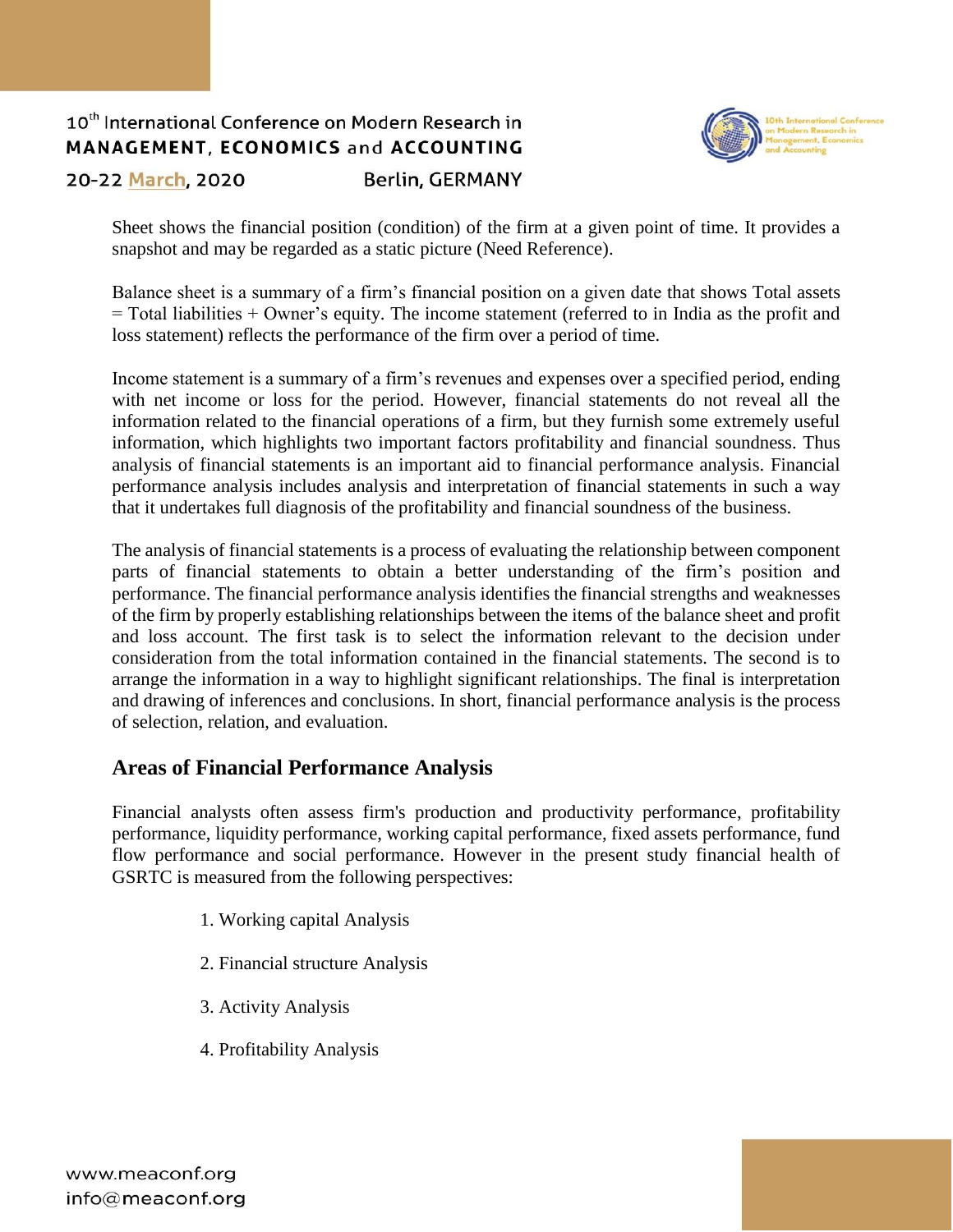

## **Significance of Financial Performance Analysis**

Interest of various related groups is affected by the financial performance of a firm. Therefore, these groups analyze the financial performance of the firm. The type of analysis varies according to the specific interest of the party involved. Trade creditors: interested in the liquidity of the firm (appraisal of firm's liquidity). Bond holders: interested in the cash-flow ability of the firm (appraisal of firm's capital structure, the major sources and uses of funds, profitability over time, and projection of future profitability.

#### **Debt Ratio**

A financial ratio that measures the extent of a company's or consumer's leverage. The debt ratio is defined as the ratio of total debt to total assets, expressed in percentage, and can be interpreted as the proportion of a company's assets that are financed by debt.

The higher this ratio, the more leveraged the company and the greater its financial risk. Debt ratios vary widely across industries, with capital-intensive businesses such as utilities and pipelines having much higher debt ratios than other industries like technology. In the consumer lending and mortgage businesses, debt ratio is defined as the ratio of total debt service obligations to gross annual income. For example, if Company XYZ had \$10 million of debt on its balance sheet and \$15 million of assets, then Company XYZ's debt ratio is:

Debt Ratio =  $$10,000,000 / $15,000,000 = 0.67$  or 67%

This means that for every dollar of Company XYZ assets, Company XYZ had \$0.67 of debt. A ratio above 1.0 indicates that the company has more debt than assets.

Why it Matters: The debt ratio quantifies how leveraged a company is, and a company's degree of leverage is often a measure of risk. When the debt ratio is high, the company has a lot of debt relative to its assets. It is thus carrying a bigger burden in the sense that principal and interest payments take a significant amount of the company's cash flows, and a hiccup in financial performance or a rise in interest rates could result in default.

When the debt ratio is low, principal and interest payments don't command such a large portion of the company's cash flows, and the company is not as sensitive to changes in business or interest rates from this perspective. However, a low debt ratio may also indicate that the company has an opportunity to use leverage as a means of responsibly growing the business that it is not taking advantage of.

A company's debt ratio of a company offers a view at how the company is financed. The company could be financed by primarily debt, primarily equity, or an equal combination of both. If a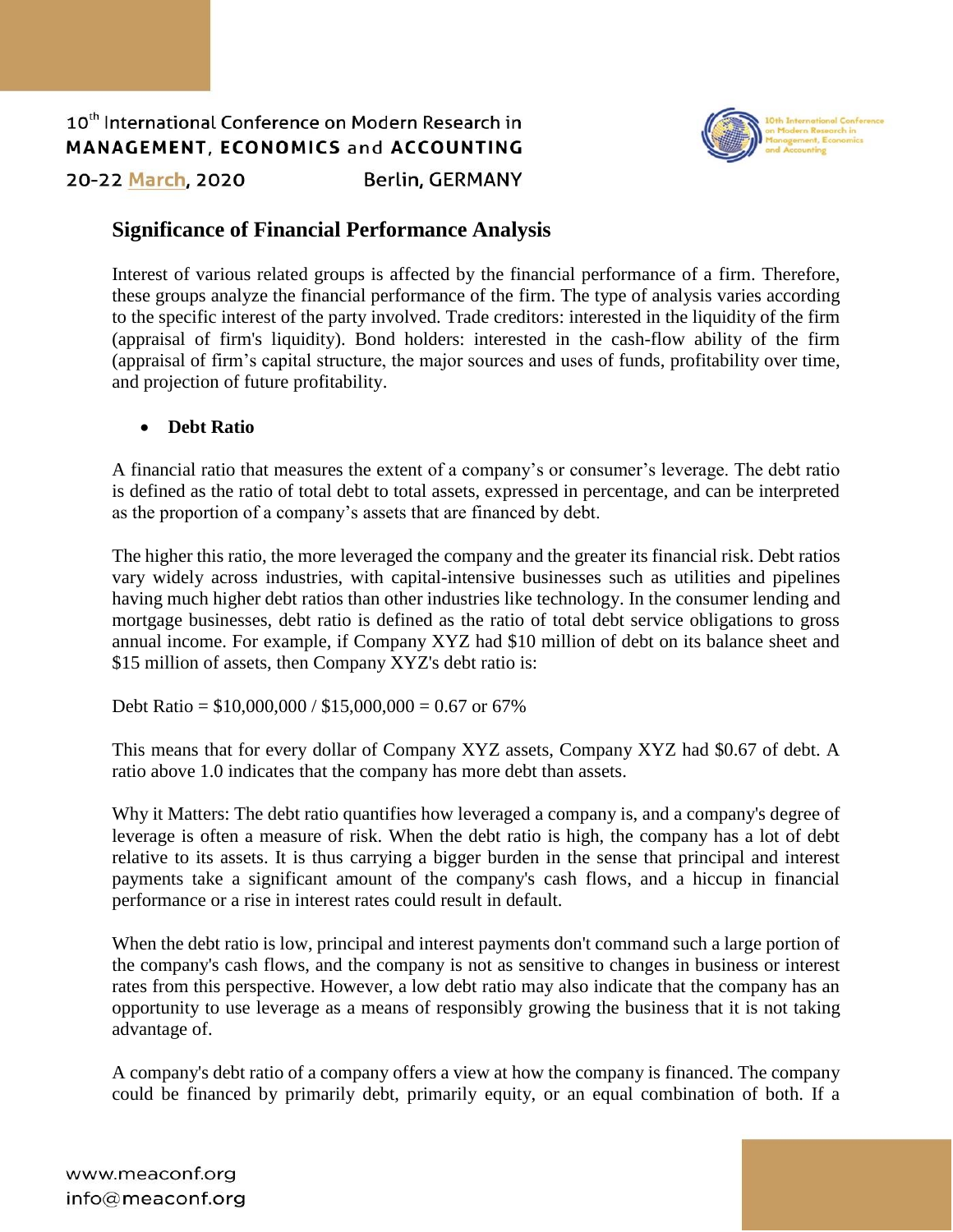#### 10<sup>th</sup> International Conference on Modern Research in MANAGEMENT, ECONOMICS and ACCOUNTING **Berlin, GERMANY** 20-22 March, 2020



company has a high debt ratio (above .5 or 50%) then it is often considered to be "highly leveraged" (which means that most of its assets are financed through debt, not equity). Conversely, if a company has a low debt ratio (below .5 or 50%), this indicates that most of their assets are fully owned (financed through the firm's own equity, not debt). In some instances, a high debt ratio indicates that a business could be in danger if their creditors were to suddenly insist on the repayment of their loans. This is one reason why a lower debt ratio is usually preferable. To find a comfortable debt ratio, companies should compare themselves to their industry average or direct competitors, Mitcalf and Titard (1976).

## **Literature Review**

Theories related to capital structure such as Miller and Modigliani (M&M), Agency Theory, Pecking Order Theory etc. Capital structure theory was initiated by seminal study of Modigliani & Miller (1958). All the theories on capital structure work under different situation and these theories.

Dang *et al.,* (2019) investigate the effects of capital structure on firms' performances of listed firms on food and beverage sector in Vietnam, they used unbalanced panel data to conduct their analysis, the results stated that leverage has strongest impact on firm performance among other variable. Further, debt ratios are significantly and positively affect ROE, EPS but negatively affect ROA.

Oziomobo and Ghazali (2016) investigate the impacts of capital structure non-financial small Nigerian firms' performances, they used Tobin's Q and ROA as a proxy for the firm performance, results of Oziomobo and Ghazali reveals that there is a positive and significant relationship between assets turnover and, tangible and Tobin's Q. also its found out that risk maintains negative and significant relations with Tobin's. This study concluded that firms' age has both a negative and significant relationship with ROA while sales growth has appositive and significant impacts.

Javed *et al.,* (2014) used a sample of 63 Pakistani companies listed on Karachi Stock Exchange, a fixed effects model where used to analyze the relationship between firm performance (ROA, ROE, ROS) and capital expenditure (DTA, EQA, LDA). After conducting a pooled regression their results convey that when return on asset is the dependent variable appositive impact of capital structure on firms' performance were noticed. Furthermore, debt over assets ratio (DTA) showed positive impact when return on equity is the dependent variable while equity over assets ratio (EQA) and long term debts over assets ratio (LDA) revealed a negative impact when return on sales (ROS) was used as dependent variable then DTA and EQA showed negative link to ROS but LDA revealed positive impact over ROS, as noticed the results' direction are mixed regarding the dependent variable used.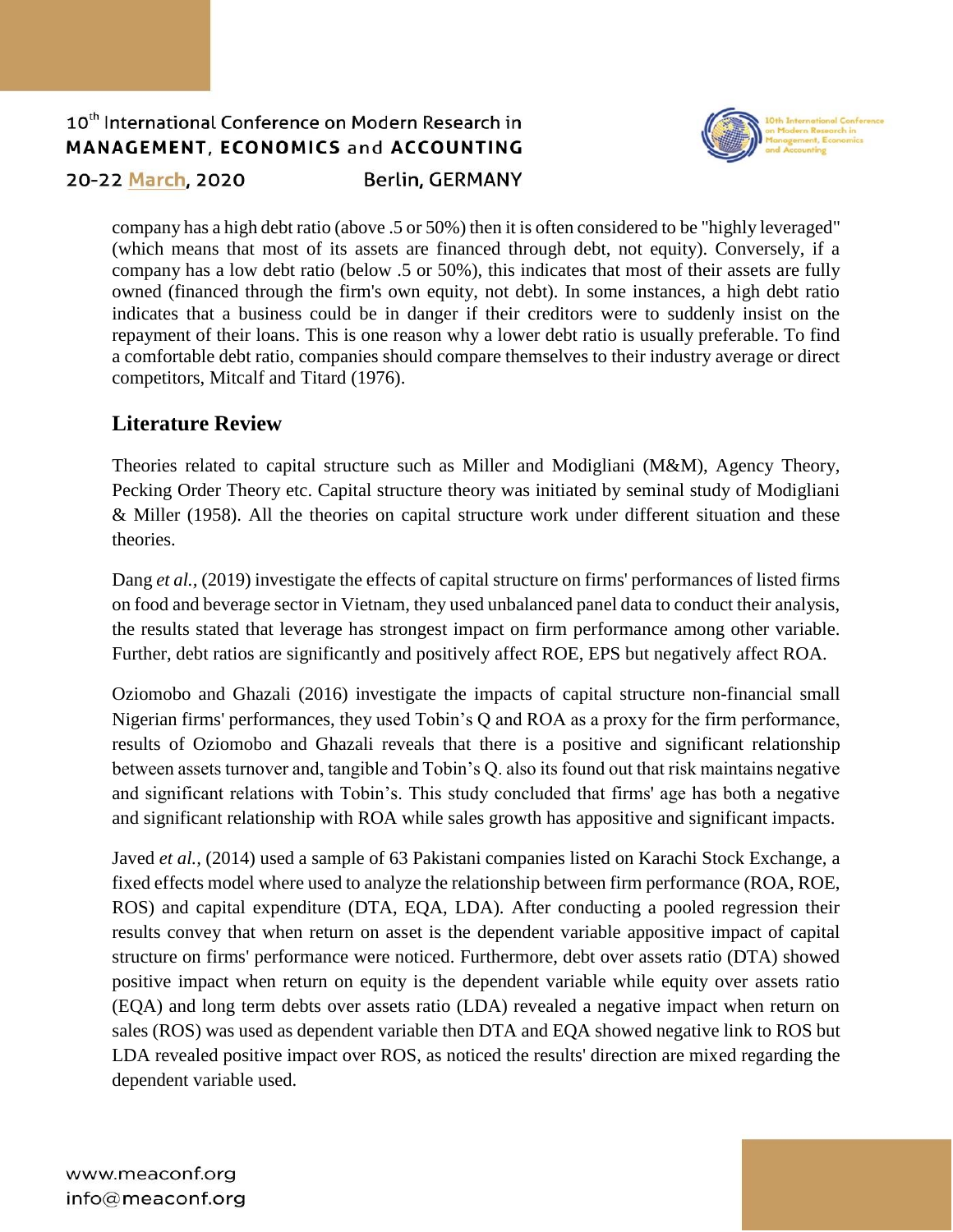

In the same line, Saputra *et al.,* (2014) using the financial sector in the Indonesia Stock Exchange (IDX) for the period 2009 to 2013 to examine the effect of capital structure on companies performance. Contrary to Javed *et al.,* (2014), the result shows a negative impacts on capital structure on firms' performance. Hence, this finding is in consistence with the Peaking theory that indicates capital structure has different impacts on each financial sector.

Brain *et al.,* (2014) use a sample of 4029 farms located in New Jersey, where the purchase of developments rights (PDR) were adopted as of other 27th states and this act was founded to preserve the farmland resources. Brain et al., investigate whether the adoption of PDR programme will improve the profitability of the selected farmland. They notice a weak evidence between the profitability and the adoption of preserved programme. The result also conveys that the profitability of farm of residential lifestyle and retirement farms is lower than that observed for that of unpreserved equivalents. In contrast, the results stated that farm with less than \$100 000 annual sales (small farm) that operated by individuals for whom farming is a principal occupation earn \$414 to \$436 more per acre in profit than their observationally equivalent unpreserved counterparts.

Cambra and Melero (2014) investigate to what extent, and under what circumstances, firms' responses to customer obliging will enhance customer profitability. To this end, they build upon the congruence approach and propose a contingency framework in which the effectiveness of three organizational responses to customer complaints (timeliness, compensation and communications) in improving customer profitability is contingent upon the strength of the relationship and the type of failure. The framework is tested empirically in the financial services industry applying latent class techniques to longitudinal data for a sample of complaining customers. The results reveal that: (1) different complaint-handling initiatives affect customer profitability differently for each of the four segments of complaining customers that are obtained; (2) these heterogeneous responses to complaint handling are explained by differences in the orientation of the relationship and in the failure context; and (3) complaint-handling initiatives are more (less) effective at improving customer profitability when the benefits they offer strongly (poorly) match the benefits sought by customers in each segment to recover from the failure. These results contribute to a better theoretical understanding of customers' heterogeneous responses to complaint handling and offer managerial recommendations to allocate marketing resources across alternative complainthandling strategies to improve profitability.

Jin Xu,2012 Firms experiencing increases in import competition significantly reduce their leverage ratios by issuing equity and selling assets to repay debt. Using import tariffs and foreign exchange rates as instrumental variables for import penetration, I show that these results are not manifestations of endogenous relations between import competition and leverage. The results are consistent with traditional trade-off models of capital structure that predict a positive relation between book leverage and expected future profitability. Further evidence suggests that import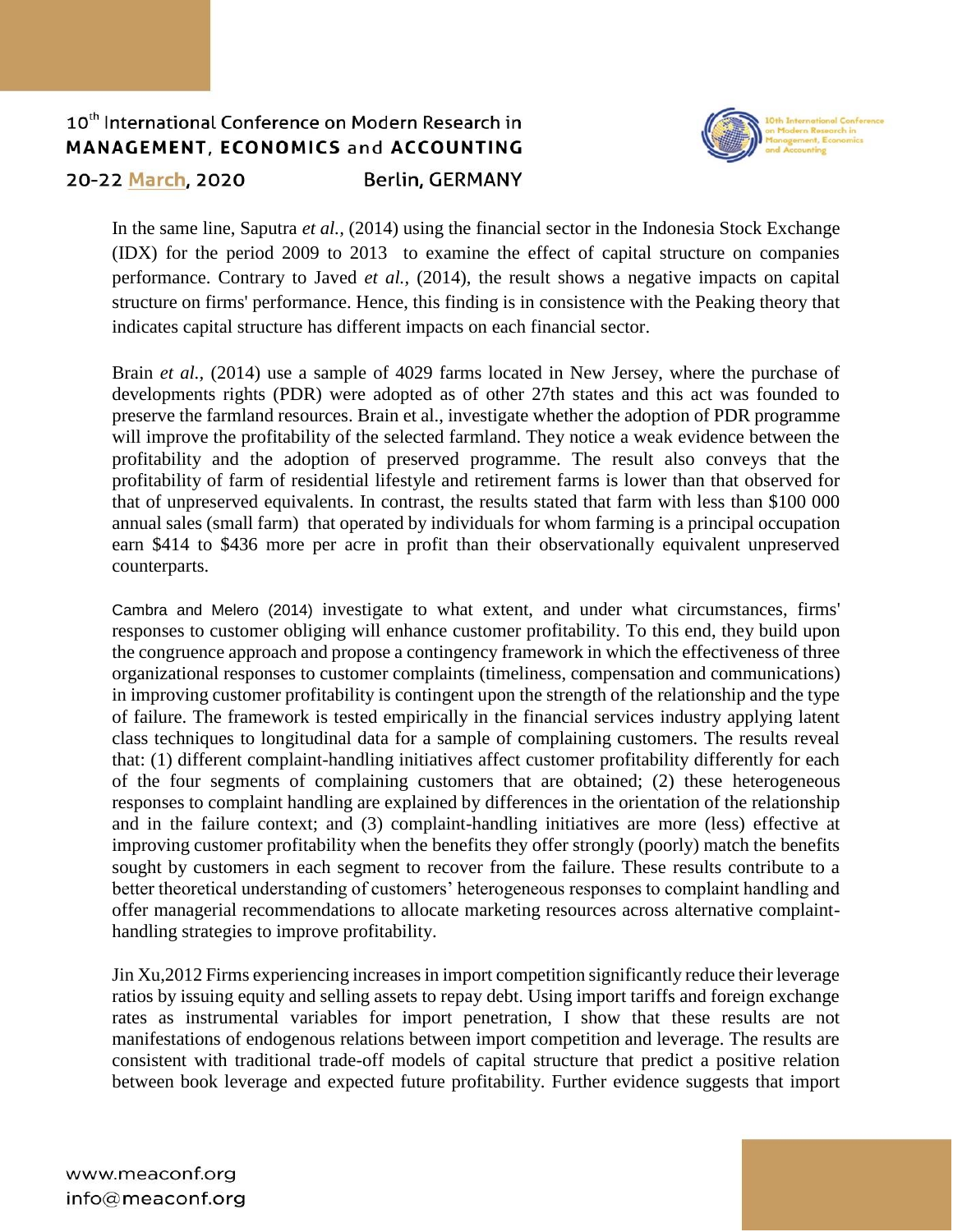

20-22 March, 2020

**Berlin, GERMANY** 

competition affects leverage through changes in the trade-off between the tax benefits of debt and the costs of financial distress.

Jost and Sascha (2012) the profitable adaptation of the low-cost carrier model to long-haul flight operations is still subject to intensive discussion. We conduct a founded route profitability analysis for operational scenarios of low cost, long-haul services that includes a systematical evaluation of potential revenue sources. Our results suggest that regular low cost, long-haul operations are possible if the traditional full-service carrier product is effectively unbundled and suitable trunk routes can be identified.

Rachel *et al.,* (2008) the extant operations management literature has extensively investigated the associations among quality, customer satisfaction, and firm profitability. However, the influence of employee attributes on these performance dimensions has rarely been examined. In this study we investigate the impact of employee satisfaction on operational performance in high-contact service industries. Based on an empirical study of 206 service shops in Hong Kong, we examined the hypothesized relationships among employee satisfaction, service quality, customer satisfaction, and firm profitability. Using structural equations modeling, we found that employee satisfaction is significantly related to service quality and to customer satisfaction, while the latter in turn influences firm profitability. We also found that firm profitability has a moderate non-recursive effect on employee satisfaction, leading to a "satisfaction–quality–profit cycle". Our empirical investigation suggests that employee satisfaction is an important consideration for operations managers to boost service quality and customer satisfaction. We provide empirical evidence that employee satisfaction plays a significant role in enhancing the operational performance of organizations in the high-contact service sector.

Pablo (2007). This article presents a game-theoretical model of union organization that highlights the role played by efficiency and asymmetric information as determinants of unionization and questions commonly-held assumptions about the effect of firm profitability on unionization decisions. In the model, employers set wages taking into account the effect of their choices on workers' incentives to unionize. As a result of employers' strategic wage setting, collective bargaining emerges in equilibrium only if it increases surplus or if there is asymmetric information about the consequences of unionization. While unionization is usually assumed to be more likely in more profitable firms, the model shows that the probability of unionization will be higher in firms with lower rents. It also shows that the union wage premium and unionization will tend to be negatively correlated.

Gandomi (2013) Loyalty programs, as a prevalent CRM strategy, aim to enhance customers' loyalty and thereby increase a firm's long-term profitability. Recent analytical and empirical studies demonstrate inconsistent findings on the efficacy of loyalty programs in fulfilling these goals. In this study, an analytical model is developed to analyze the effect of customers' valuation and their post-purchase satisfaction level on a loyalty program's profitability. The results reveal how customers' satisfaction plays a significant role in profitability of loyalty programs. We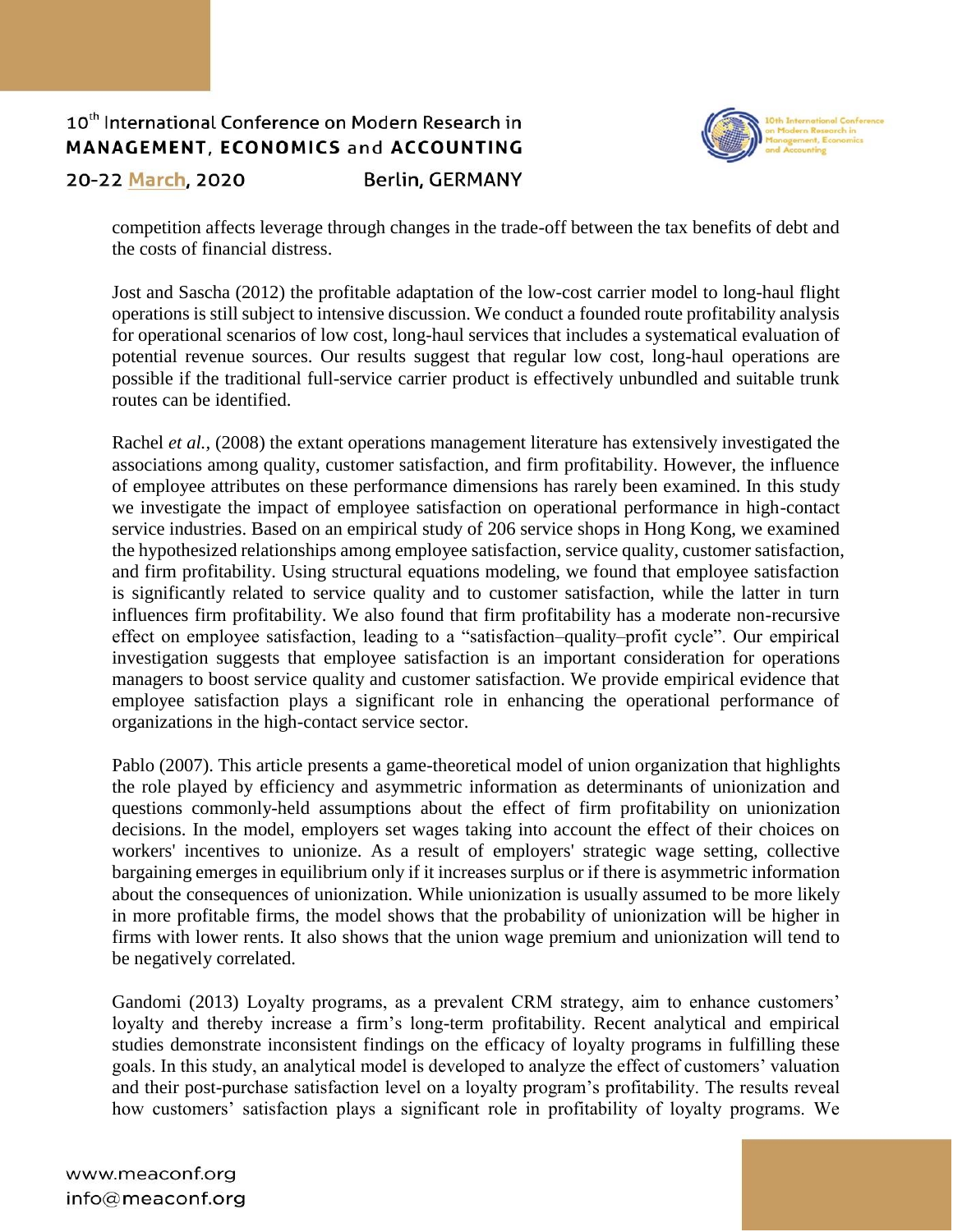

consider a profit-maximizing firm selling a good or service through two periods. Valuation is modeled as a deterministic parameter, as well as a stochastic variable with two arbitrary distributions. Depending on the customers' valuation distribution, the model results in either a linear or a nonlinear optimization problem. Optimization problems are solved analytically, in terms of the model parameters. The obtained solutions provide some useful insights into the effects of customers' satisfaction on the profitability of loyalty programs. Specifically, it is shown that depending on the customers' satisfaction level, it may be optimal not to offer a loyalty reward.

Medjoudj *et al.,* (2013) nowadays, the consumer demands for electrical energy are increasingly growing, because this energy is present in all fields of human activity. Any company producing and distributing electric power sets two main objectives, namely: customer satisfaction and profit making. The aim of this paper is to investigate appropriate tools (multi-criteria decision making methods) aiding decision makers to achieve these goals. The criteria adopted revolve around quality of service and include: cost, reliability, availability, maintainability and power quality. However, the alternatives are technical and organizational measures often taken in planning and operation phases of electrical power systems. Three methods are used, namely: the analytic hierarchy process (AHP), the cost benefit analysis (CBA) and the economic criteria inspired from game theory (ECIGT). The first method highlights the impact of the experts' views in the formalism of the final decision of the manager and it is viewed as a transparent decision process. As for the ECIGT, it provides several scenarios to define a strategy according to the decision maker's behavior. One of its important finding resides in the possibility of evaluating the reactions of the customers towards the decisions taken by the system manager. Consequently, it allows the analysis of the enterprise profitability. However, the CBA method is efficiently integrated into these two complex methods decision making. The application developed in this paper shows that RAM (reliability, availability and maintainability) criteria are significant stakes in the performance of a business and are an important asset for new projects justification.

Devon *et al.,* (2012) Marketing academicians and practitioners have over the past decade advocated the implementation of customer equity principles within firms. This article draws on adaptive structuration theory to frame the *faithfulness* of firms to acquiring and maintaining customers according to their profit potential. Using survey data from 158 business units engaged in business-to-business sales, this article examines the motivational effects of market growth rate and customization requirements, and the technology and information integration capabilities of the firm as determinants of firm adherence to treating customers according to their profitability. The study finds that firms are better at maintaining customers according to their profit potential than acquiring customers according to their profit potential. Further, maintenance faithfulness appears to have more ultimate impact on firm performance. The study suggests that pursuing customer profitability has limited effectiveness unless accompanied by a broader range of initiatives aimed at making the firm more customer-focused.

Francis (1999) as marketing activities become more precisely targeted to consumers through direct and interactive forms of communication, customer profitability takes on a central role in the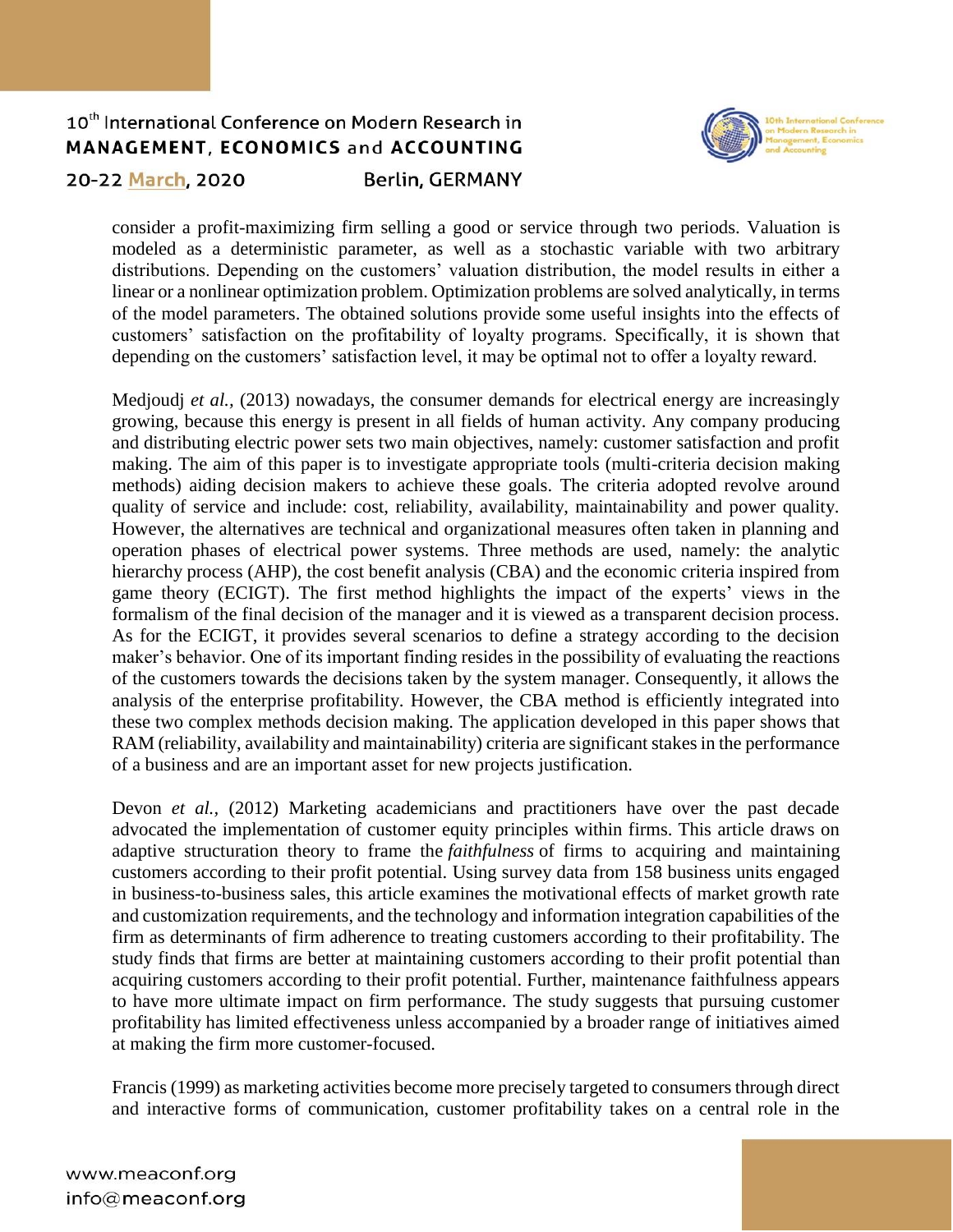

20-22 March, 2020

**Berlin, GERMANY** 

development of marketing strategies. This paper provides a conceptual and methodological foundation for measuring customer profitability by generalizing approaches to measuring customer lifetime value in direct marketing for broader target marketing applications. Particular emphasis is placed on the precise specification of the inputs into a profitability analysis and the measures of the degree of concentration of profits among customers. An empirical analysis involving the profitability of customers in a business-to-business marketing context is described, along with research propositions for future work on the determinants of customer profitability.

# **Research Methodology**

This study includes all Insurance companies firms listed in Amman Stock Exchange. There were total 21 companies listed under Insurance sector of Jordan in ASE. In this research 16 companies were used. Data from year 2014 to 2019 for six years was collected from financial statement of companies. Companies that are not included in sample because of non- availability of data, newly listed in stock exchange.

This study only works on secondary data which was obtained from different resources. Mainly data collected from cent central bank of Jordan publication for balance sheet analysis of companies listed in Amman stock exchange and data also obtained from the Annual Audited Reports of companies. Data of Return on assets, Return on equity, debt to equity, debt to assets obtained from Bank of Jordan. ICR coverage ratio is calculated using the annual reports of companies. Data was collected from year 2014 to 2019 for 6 years.

# **Analysis**

After collection of the study data, and based upon what we mentioned in the previous chapter, the collected data have been analyzed in order to draw conclusions for the insurance companies listed in Amman stock market. This chapter covers three main topics:

- The first is related to the descriptive analysis of the data.
- The second is meant to verify that no problem exists in the correlation between variables.
- The third deals with the examination of the hypothesis of the study by computing the simple the coefficients of the simple descending form, discussing the results and then the examination of a multiple descending examination.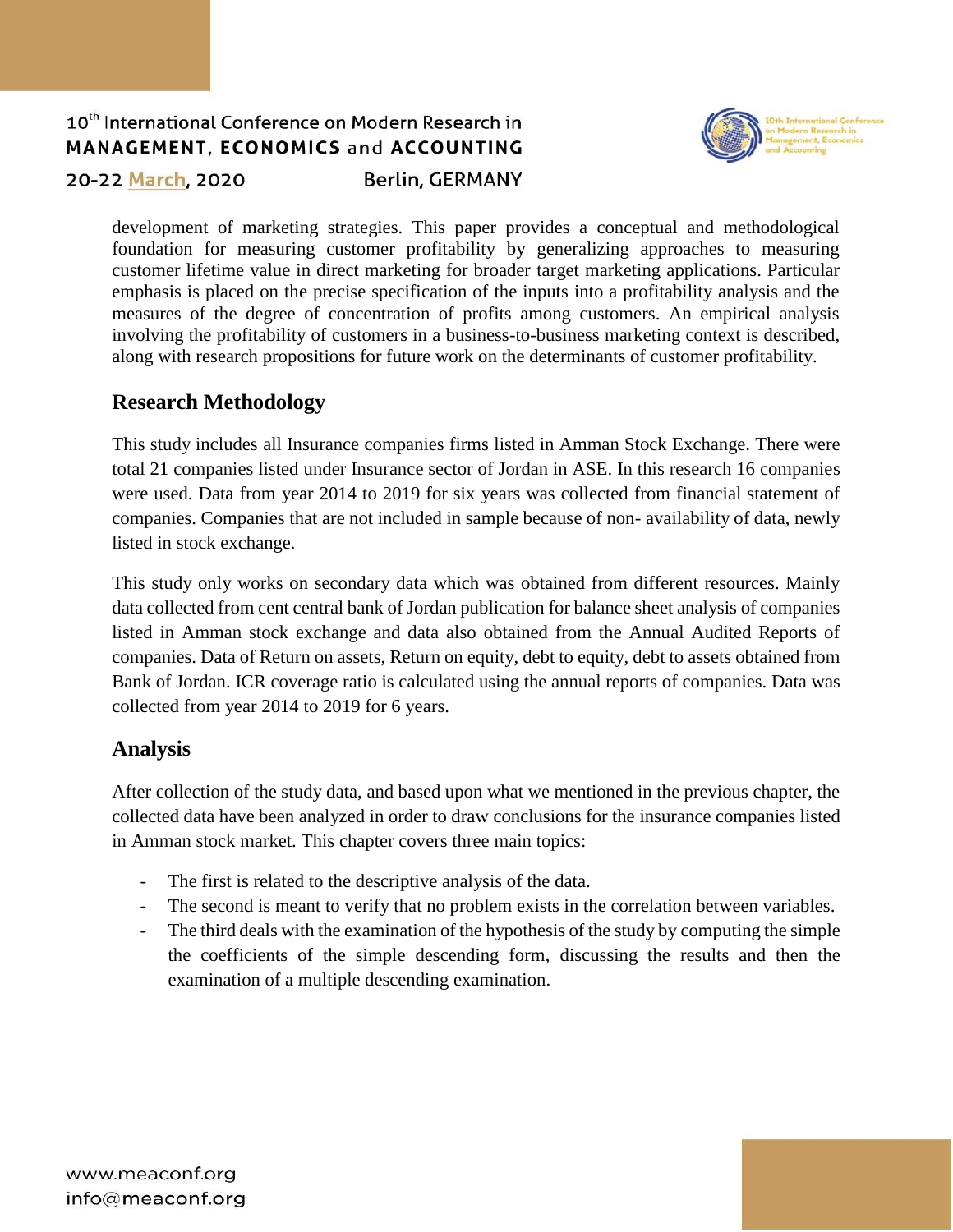

20-22 March, 2020

**Berlin, GERMANY** 

### **Prediction Equations Form:**

$$
y_1 = B_0 + B_1 X_1 + B_2 X_2 + B_3 X_3 + e \qquad (1)
$$

$$
y_2 = B_0 + B_1 X_1 + B_2 X_2 + B_3 X_3 + e \tag{2}
$$

$$
y_1 = B_0 + B_1 X_1 + B_2 X_2 + B_3 X_3 + e \tag{3}
$$

Where:

- (Y1) Related to : ROE
- (Y2) Related to : ROA
- (Y3) Related to : EPS
- (X1) Related to : D.T.E
- (X2) Related to : D.R
- (X3) Related to : D.A.R
- (E) Related to: Error

## **DESCRIPTIVE ANALYSIS**

#### **Table 1.1 Descriptive Statistics**

|                        | Minimum    | Maximum | Mean    | Std. Deviation |
|------------------------|------------|---------|---------|----------------|
| Debt to Equity Ratio % | $-16.86-$  | 69.93   | 14.9485 | 21.36731       |
| Debt Ratio %           | $-112.86-$ | 116.86  | 52.3889 | 20.30807       |
| debt to asset ratio    | .00.       | 4.16    | .5899   | .44340         |
| Return on Equity %     | $-136.22-$ | 297.65  | 18.8556 | 52.16020       |
| Return on Assets %     | $-123.68-$ | 627.19  | 6.3976  | 49.41910       |
| EPS %                  | $-16.86-$  | 60.89   | 1.8712  | 8.94306        |

After reviewing the results of the descriptive analysis based on the above table (1.1) we found the following values:

www.meaconf.org info@meaconf.org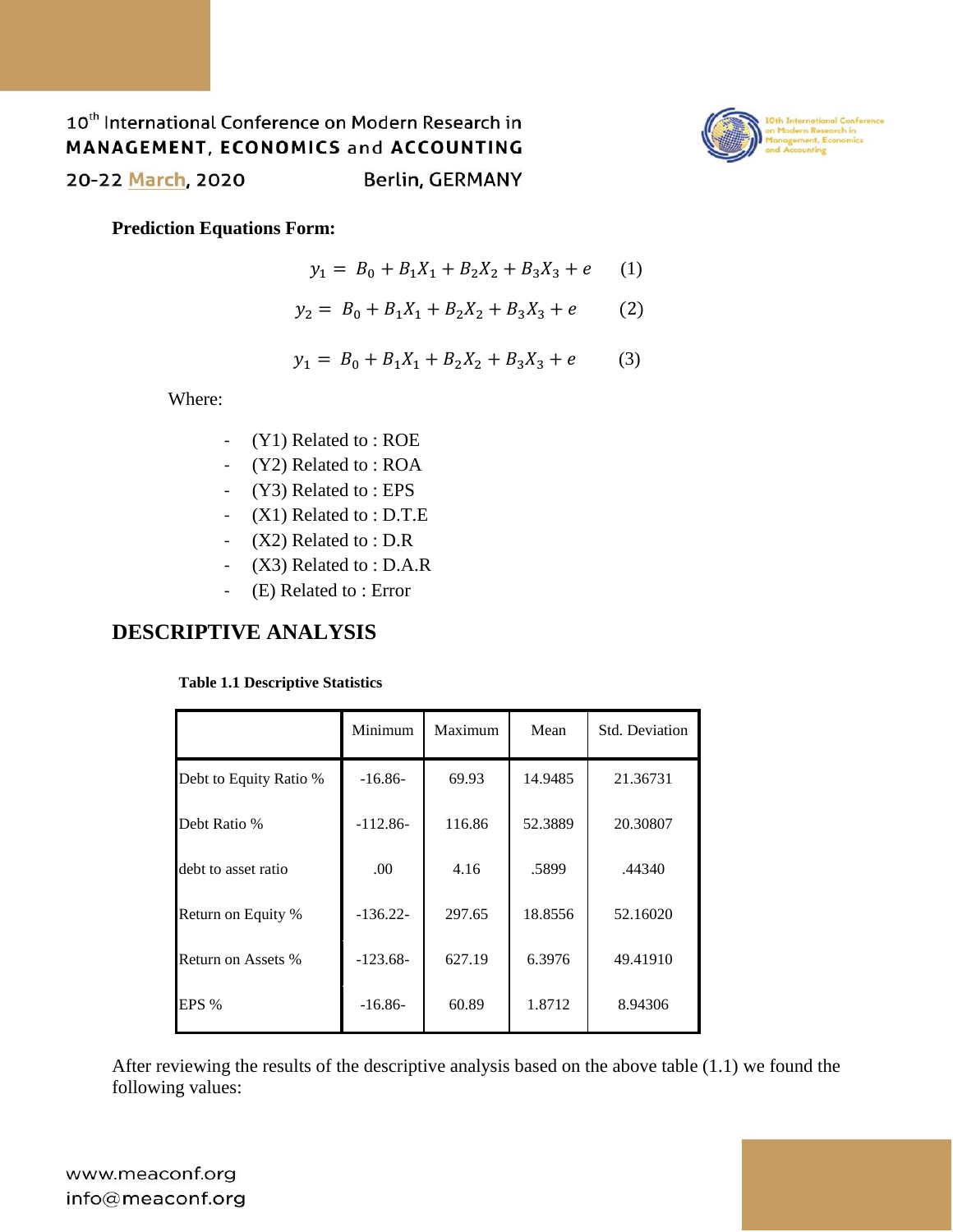

20-22 March, 2020

**Berlin, GERMANY** 

Correlation between independent variables. Examination for verification that no financial correlation problem exists in the study variables which could reveal the correlation problem.

#### **Table 1.2 Correlations**

| Items                | Debt to Equity Ratio | Debt Ratio | Debt to Asset Ratio |
|----------------------|----------------------|------------|---------------------|
| Debt to Equity Ratio |                      |            |                     |
| Debt Ratio           | 001                  |            |                     |
| debt to asset ratio  | - 089                | $234**$    |                     |

 *\*\*. Correlation is significant at the 0.01 level (2-tailed).*

Examination to verify that no high correlation problem exists in the study variables. The correlation problem appears when the variables in the descending form are highly correlated, and the correlation problem in the ascending form affects the explanatory variables coefficients, and also results in an unreal rise in the correlation coefficient between the study variables. An indication appears to show that this problem exists if Person coefficient is equal to or is more than 80%.

| <b>Items</b>           | Debt to Equity<br>Ratio % | Debt<br>Ratio % | debt<br>to<br>asset ratio | Return on<br>Equity $%$ | Return<br>on<br>Assets % | EPS $%$ |
|------------------------|---------------------------|-----------------|---------------------------|-------------------------|--------------------------|---------|
| Debt to Equity Ratio % |                           |                 |                           |                         |                          |         |
| Debt Ratio %           | .001                      | 1               |                           |                         |                          |         |
| debt to asset ratio    | $-.089$                   | $.234***$       | 1                         |                         |                          |         |
| Return on Equity %     | $.149*$                   | .076            | $-.044$                   |                         |                          |         |
| Return on Assets %     | $-.060$                   | .145            | .054                      | $-.004$                 |                          |         |
| EPS %                  | $.297**$                  | .001            | $-.004$                   | $.171*$                 | $-.188*$                 |         |

**Table 1.3 Correlation between the study variables**

Correlation between the study variables at companies working in the insurance sector listed in Amman stock market, as shown in the table there is no correlation higher than 80% between the study variables which does not show a high correlation problem between the study variables, as the highest correlation ratio was 75.5% between the profit of each share and the revenues on the rights of ownership.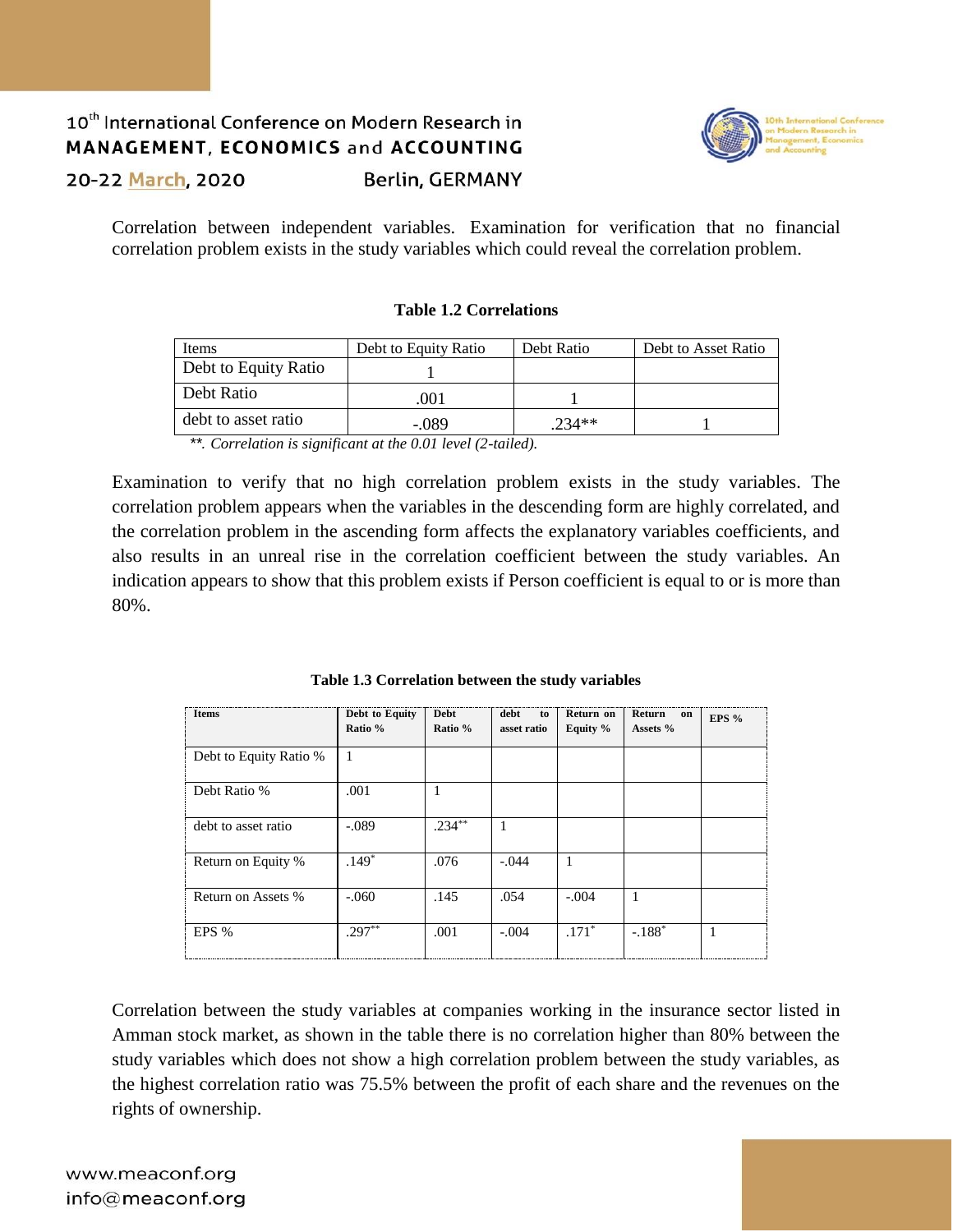

**Berlin, GERMANY** 

- 1- Debt to Equity Ratio + EPS =  $(297**)$  (Strong positive correlation)
- 2- Debt to Assets Ratio +Debt Ratio =  $(234**)$  (Strong positive correlation)
- 3- Return On Assets +  $EPS = (-188^*)$  (Strong inverse relationship)

## **Examination of the Study Hypothesis**

 $H_1$ : The effect of the framework of the capital on the profit measured by the ROE.

For the affirmation and negation of this hypothesis, the branch hypothesis related to each main hypothesis were measured. Following are the results of the hypothesis examination branching out from the main hypothesis, and a discussion of those results. We have depended on the value of sig for acceptance or refusal of the hypothesis. If the value is  $sig < 5\%$  then the hypothesis is accepted. We will also point to the ratio which explains each variable responsible for the secondary variable by depending on the value of the adjusted *r*- square.

| Sig                 | t-statistics | Coefficients | Constant B | Debt to Equity Ratio B |
|---------------------|--------------|--------------|------------|------------------------|
| 0.046               | 2.852        | 0.149        | 13.431     | 0.363                  |
| Adjusted $R$ Square |              |              | 0.017      |                        |
| Model F test        |              | 4.022        |            |                        |

## **Results Describes the Effect of Debt to Equity Ratio on ROE**

 $H_{11}$  Results shows the analysis results of a simple descending for the independent variable (debt to equity ratio) and its effect on the secondary variable (ROE). After reviewing this table, it appeared that it is the adjusted r square amounting to 0.017 which indicates that ROE is interpreted in this ratio of variation in debt to equity ratio. Results revealed that the value of 0.046 sig is less than 5% which indicates that debt to equity ratio affects roe and consequently, the first subsidiary hypothesis was accepted and in view of the value (coefficients 0.149) a direct relation exists between the secondary variable and the independent variable.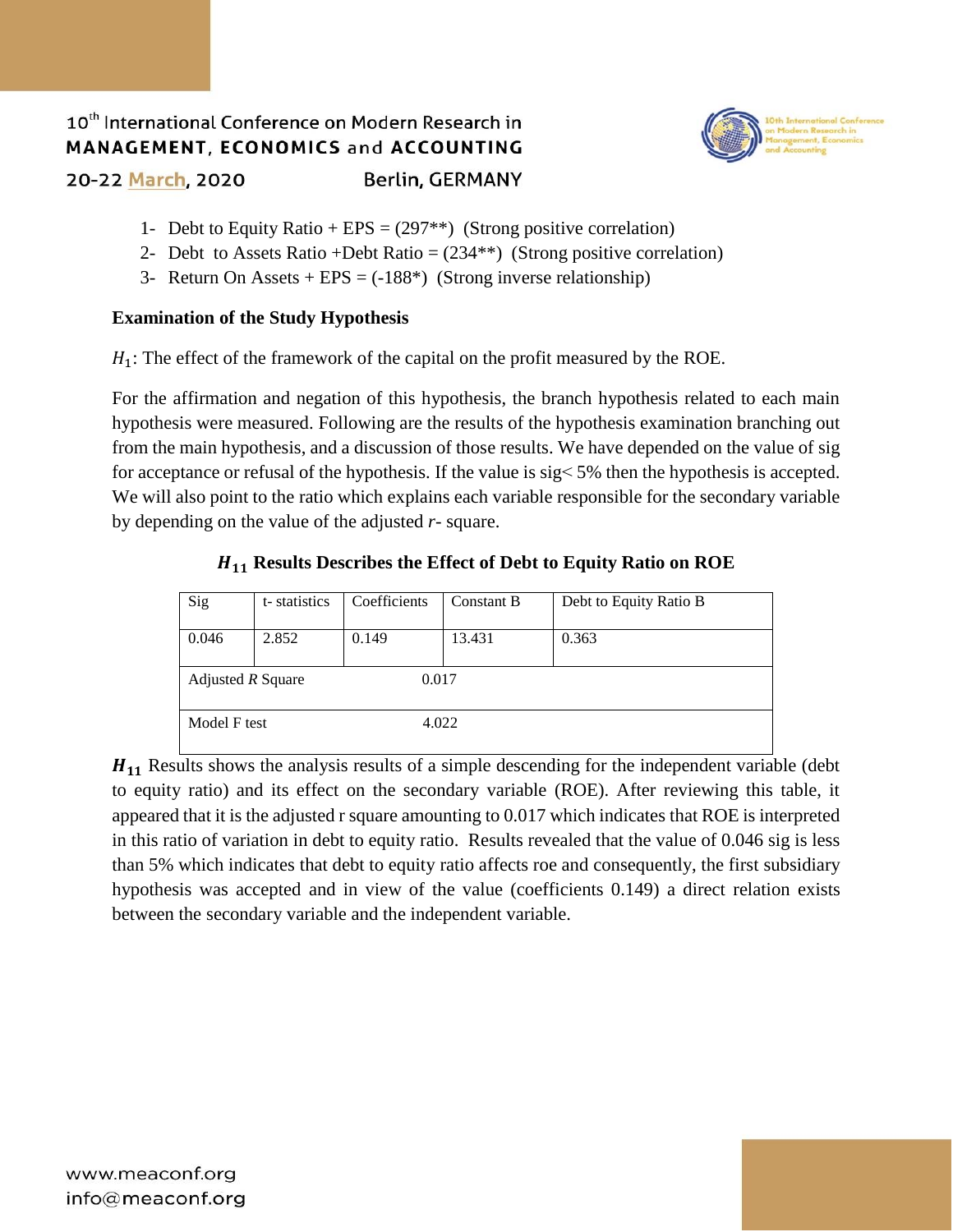

| Sig                | t-statistics | Coefficients | Constant B | Debt Ratio B |
|--------------------|--------------|--------------|------------|--------------|
| 0.312              | 0.803        | 0.076        | 8.661      | 0.195        |
| Adjusted r- Square |              | 0.001        |            |              |
| Model $F$ test     |              | 1.028        |            |              |

## . **Results Describes the Effect of ROE on Debt Ratio**

 $H_{1,2}$  **Results** show the analysis results of a simple descending for the independent variable (debt ratio) and its effect on the secondary variable (ROE). After reviewing this table, it appeared that it is the adjusted r square amounting to (0.001) which indicates that ROE is interpreted in this ratio of variation in debt to equity ratio. Results revealed that the value of (0.312 sig) is more than 5% which indicates that debt to equity ratio does not effect on the ROE and consequently, the first subsidiary hypothesis was not accepted and in view of the value (coefficients 0.076) a direct relation exists between the secondary variable and the independent variable.

. **Results Describes the Effect of Debt to Asset Ratio on ROE**

| Sig                 | t-statistics | Coefficients | Constant B | debt to asset ratio<br>B |
|---------------------|--------------|--------------|------------|--------------------------|
| 0.558               | 3.373        | $0.044 -$    | 21.904     | $5.167 -$                |
| Adjusted r- Square  |              | $-0.004$     |            |                          |
| Model <i>F-test</i> |              | 0.344        |            |                          |

 $H_{1,3}$  Results show the analysis results of a simple descending for the independent variable (debt to assets ratio) and its effect on the secondary variable (ROE). After reviewing this table, it appeared that it is the adjusted r square amounting to (-0.004) which indicates that ROE is interpreted in this ratio of variation in debt to equity ratio. Results revealed that the value of (0.558 sig) is more than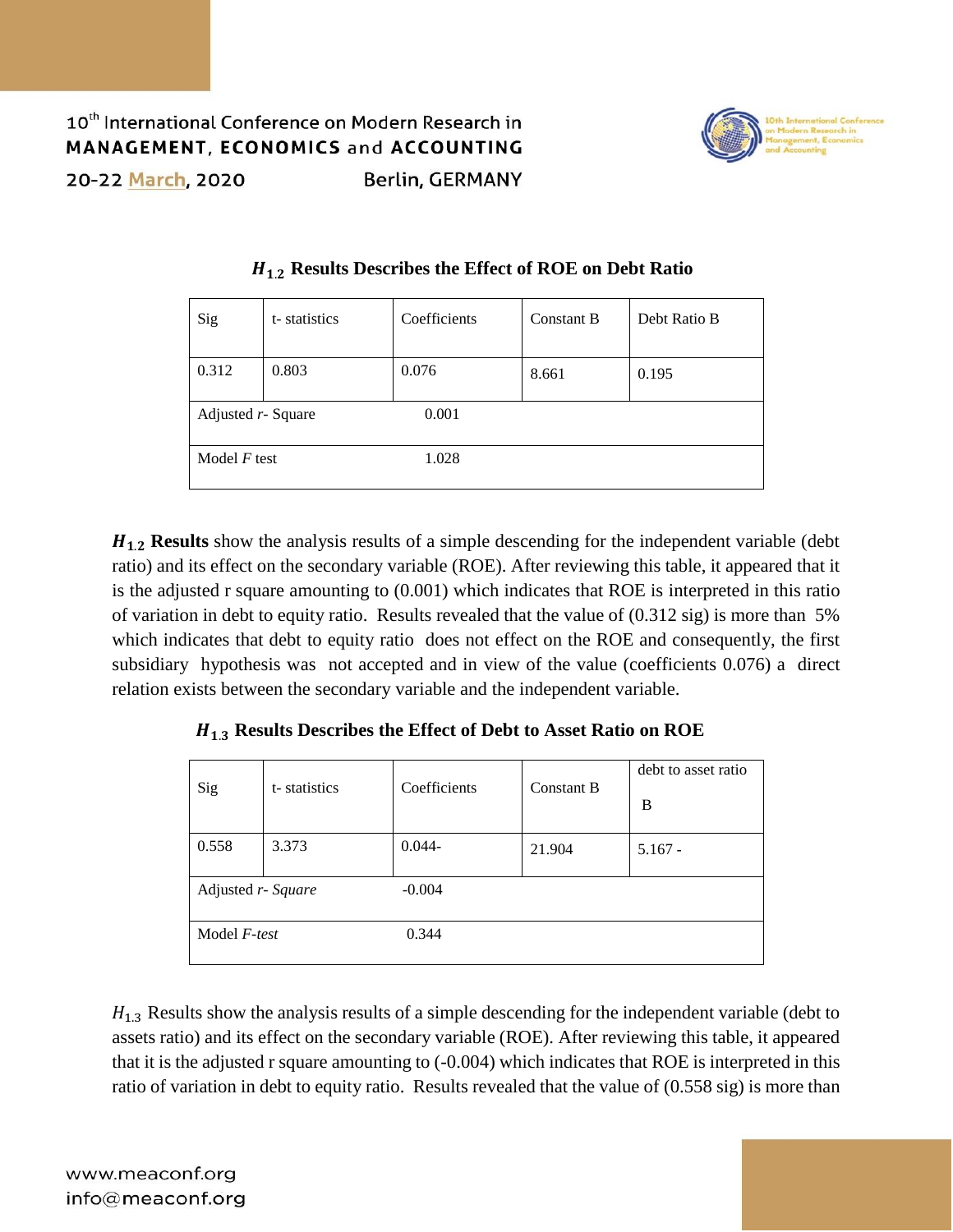

5% which indicates that debt to equity ratio does not effect on the ROE and consequently, the first subsidiary hypothesis was not accepted and in view of the value (coefficients -0.044) an inverse relationship exists between the secondary variable and the independent variable.

## **Effect of (Debt to Equity Ratio & Debt Ratio & debt to asset ratio) on ROE**

#### *Results of multiple descending*

Model Summary(1.4)

| Model |                | R Square | <b>Adjusted R Square</b> | Std. Error of the Estimate |
|-------|----------------|----------|--------------------------|----------------------------|
|       | $.174^{\rm a}$ | .030     | .014                     | 51.79986                   |

a. Predictors: (Constant), debt to asset ratio , Debt to Equity Ratio %, Debt Ratio %

#### **ANOVA b (1.5)**

| Model      | Sum of Squares | Df  | Mean Square | F     | Sig.           |
|------------|----------------|-----|-------------|-------|----------------|
| Regression | 14755.192      | 3   | 4918.397    | 1.833 | $.143^{\rm a}$ |
| Residual   | 472247.649     | 176 | 2683.225    |       |                |
| Total      | 487002.841     | 179 |             |       |                |

a. Predictors: (Constant), debt to asset ratio , Debt to Equity Ratio %, Debt Ratio %

b. Dependent Variable: Return on Equity %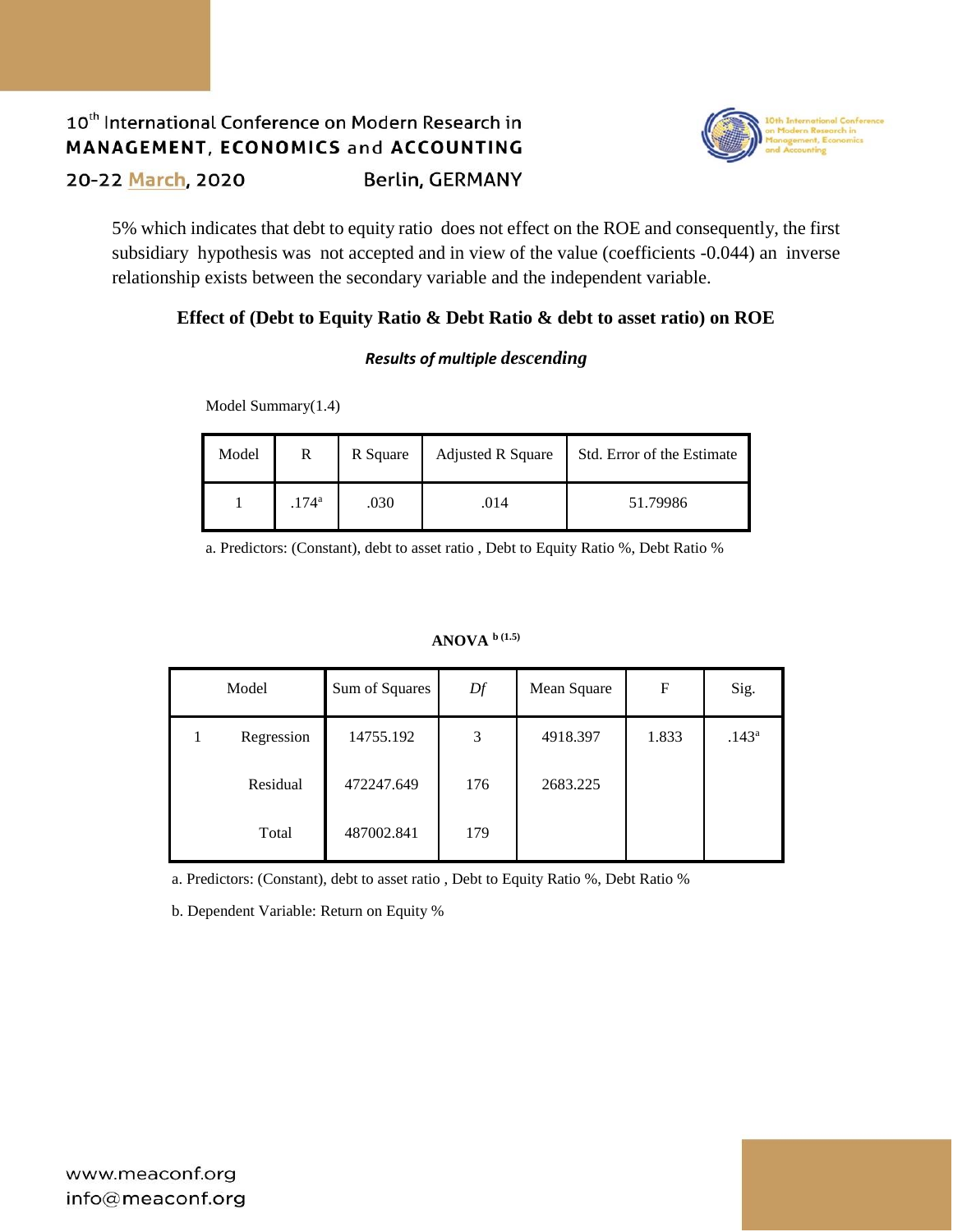

#### **Coefficients a (1.6)**

|   |                        | <b>Unstandardized Coefficients</b> |            | Standardized<br>Coefficients |          |      |
|---|------------------------|------------------------------------|------------|------------------------------|----------|------|
|   | Model                  | $\, {\bf B}$                       | Std. Error | Beta                         | t        | Sig. |
| 1 | (Constant)             | 5.396                              | 11.484     |                              | .470     | .639 |
|   | Debt to Equity Ratio % | .351                               | .182       | .144                         | 1.931    | .055 |
|   | Debt Ratio %           | .225                               | .196       | .088                         | 1.147    | .253 |
|   | Debt to Asset Ratio    | $-6.070-$                          | 9.019      | $-.052-$                     | $-.673-$ | .502 |

a. Dependent Variable: Return on Equity %

After discussion of the secondary hypothesis, and review of table no. (1.5) where the value of sig (0.143) which is larger than 5%, the main first hypothesis was refused. This means that there is no effect of the frame of the capital on ROE, in addition to the multiple regression results which showed that the r square Coefficient of determination was (0.14). This means that roe is interpreted in this ratio of variation in the frame of the capital, in addition to the existence of a direct relation between the frame of the capital and ROE.

| Sig                      | t-statistics | Coefficients | <b>Constant B</b> | Debt to Equity Ratio B |
|--------------------------|--------------|--------------|-------------------|------------------------|
| 0.425                    | 1.879        | $-0.060$     | 8.465             | $-0.138$               |
| <b>Adjusted R Square</b> |              | $-0.002$     |                   |                        |
| Model F test             |              | 0.638        |                   |                        |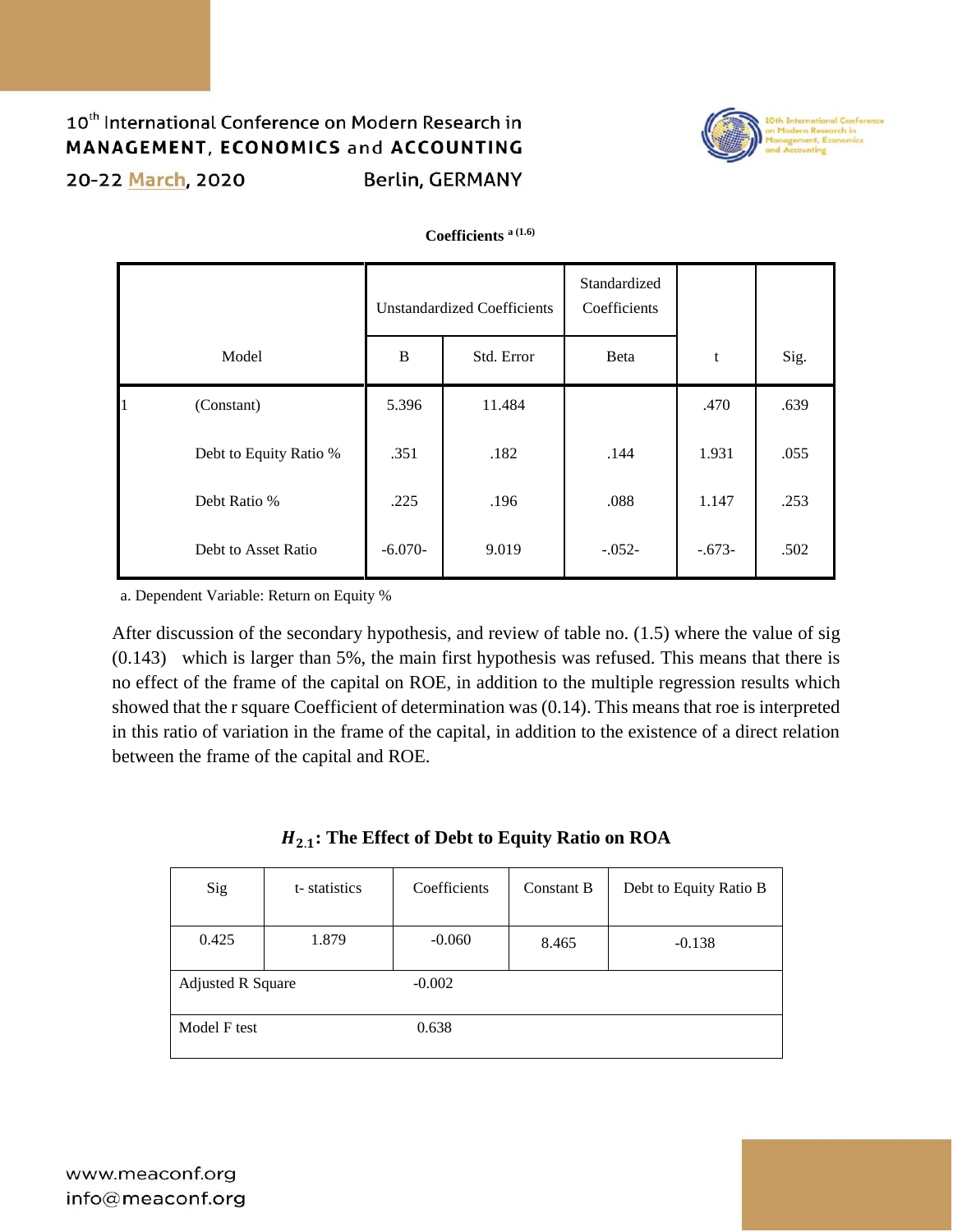

Results of  $H_{2,1}$  show the analysis results of a simple descending for the independent variable (debt to assets ratio) and its effect on the secondary variable (ROA). After reviewing this table, it appeared that it is the adjusted r square amounting to (-0.002) which indicates that ROA is interpreted in this ratio of variation in debt to equity ratio. Results revealed that the value of (0.425sig) is more than 5% which indicates that debt to equity ratio does not effect on the ROA and consequently, the first subsidiary hypothesis was not accepted and in view of the value (coefficients -0.060) a inverse relationship exists between the secondary variable and the independent variable.

| <b>Sig</b>               | t-statistics |       | <b>Coefficients</b> | <b>Constant B</b> | <b>Debt Ratio B</b> |
|--------------------------|--------------|-------|---------------------|-------------------|---------------------|
| 0.062                    | 1.195        |       | 0.145               | $-12.113$         | 0.353               |
| <b>Adjusted R Square</b> |              | 0.016 |                     |                   |                     |
| Model F test             |              | 3.833 |                     |                   |                     |

.**: The Effect of Debt Ratio on ROA** 

 $H_{2,2}$  Results shows the analysis results of a simple descending for the independent variable (debt ratio) and its effect on the secondary variable (ROA). After reviewing this table, it appeared that it is the adjusted r square amounting to (0.016) which indicates that ROA is interpreted in this ratio of variation in debt to equity ratio. Results revealed that the value of (0.062 sig) is more than 5% which indicates that debt to equity ratio does not effect on the ROA and consequently, the first subsidiary hypothesis was not accepted and in view of the value (coefficients 0.145) a direct relation exists between the secondary variable and the independent variable.

.**: The Effect of Debt to Asset Ratio on ROA (H2.3)**

| <b>Sig</b>                           | t-statistics | <b>Coefficients</b> | <b>Constant B</b> | debt to asset ratio B |  |  |
|--------------------------------------|--------------|---------------------|-------------------|-----------------------|--|--|
| 0.474                                | 0.466        | 0.054               | 2.863             | 2.992                 |  |  |
| <b>Adjusted R Square</b><br>$-0.003$ |              |                     |                   |                       |  |  |
| Model F test                         |              | 0.516               |                   |                       |  |  |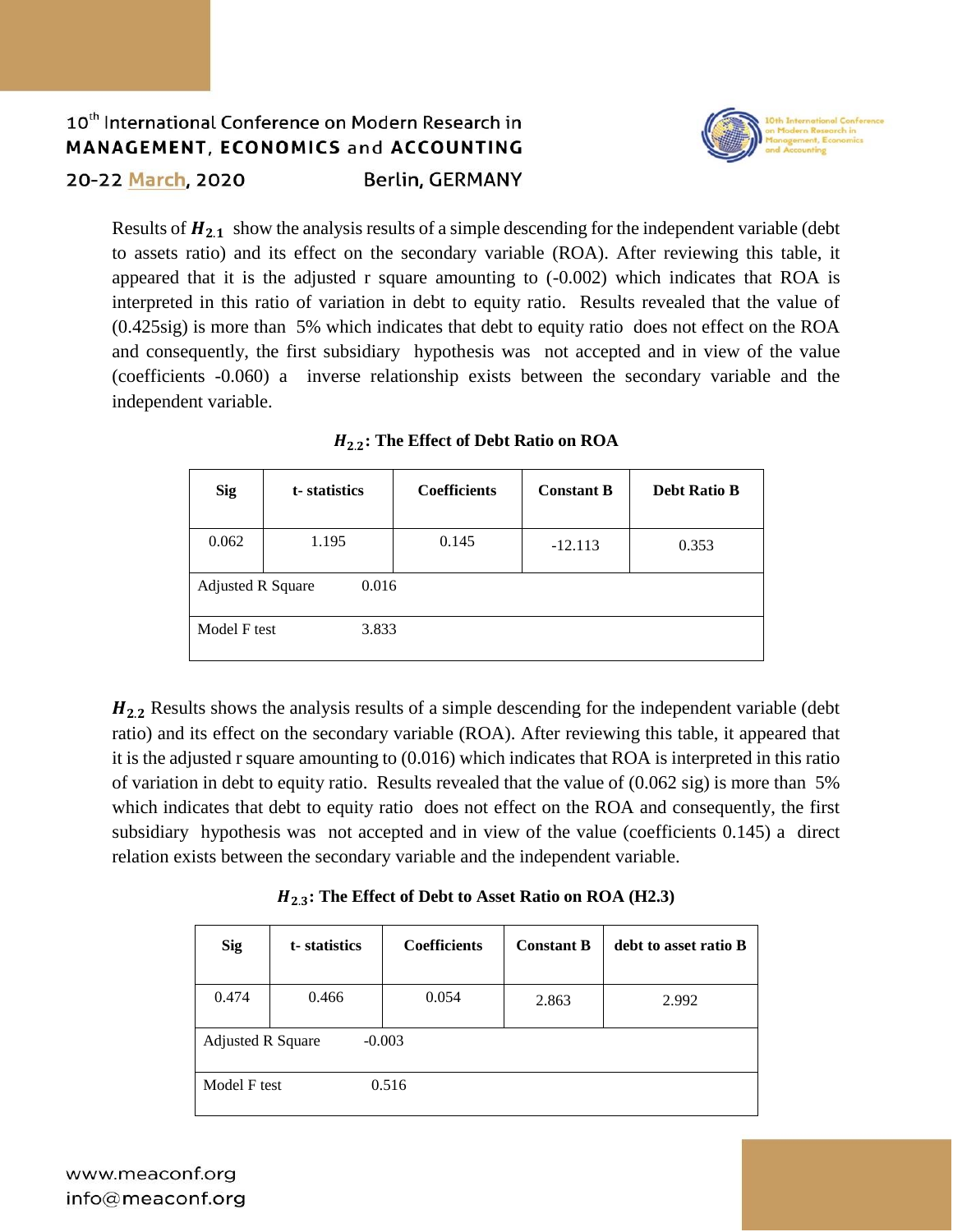

 $H_{2,3}$  Results indicate that the analysis results of a simple descending for the independent variable (debt to assets ratio) and its effect on the secondary variable (ROA). After reviewing this table, it appeared that it is the adjusted r square amounting to (-0.003) which indicates that ROA is interpreted in this ratio of variation in debt to equity ratio. Results revealed that the value of (0.474sig) is more than 5% which indicates that debt to equity ratio does not effect on the ROA and consequently, the first subsidiary hypothesis was not accepted and in view of the value (coefficients 0.054) an inverse relationship exists between the secondary variable and the independent variable

#### .**: The Effect of (Debt to Equity Ratio & Debt Ratio & debt to asset ratio) on ROA Results of multiple**  descending (Model Summary of  $H_{2,4}$ )

| Model | R Square          |      | Adjusted R | Std. Error of the |
|-------|-------------------|------|------------|-------------------|
|       | R                 |      | Square     | Estimate          |
|       | .158 <sup>a</sup> | .025 | .008       | 49.21398          |

*a. Predictors: (Constant), debt to asset ratio , Debt to Equity Ratio %, Debt Ratio %*

#### **ANOVA b (2.5)**

| Model            | <b>Sum of Squares</b> | Df  | <b>Mean Square</b> | F     | Sig.              |
|------------------|-----------------------|-----|--------------------|-------|-------------------|
| Regression<br>11 | 10887.502             | 3   | 3629.167           | 1.498 | .217 <sup>a</sup> |
| Residual         | 426274.811            | 176 | 2422.016           |       |                   |
| Total            | 437162.313            | 179 |                    |       |                   |

*a. Predictors: (Constant), debt to asset ratio , Debt to Equity Ratio %, Debt Ratio %*

*b. Dependent Variable: Return on Assets %*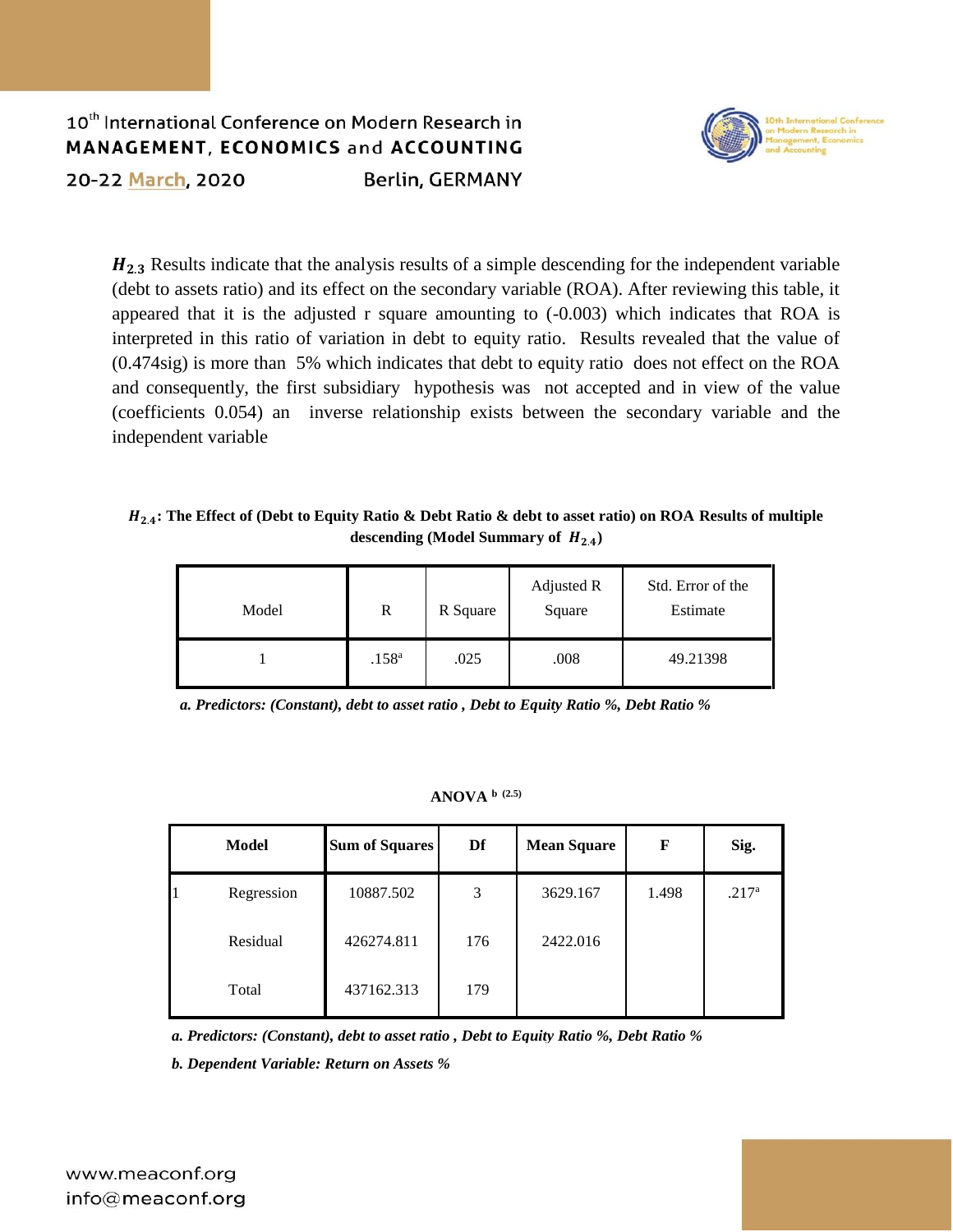

|             |                        | <b>Unstandardized Coefficients</b> |                   | <b>Standardized</b><br><b>Coefficients</b> |           |      |
|-------------|------------------------|------------------------------------|-------------------|--------------------------------------------|-----------|------|
|             | Model                  | B                                  | <b>Std. Error</b> | <b>Beta</b>                                | t         | Sig. |
| $\mathbf 1$ | (Constant)             | $-10.652-$                         | 10.911            |                                            | $-0.976-$ | .330 |
|             | Debt to Equity Ratio % | $-136-$                            | .173              | $-.059-$                                   | $-.784-$  | .434 |
|             | Debt Ratio %           | .345                               | .186              | .142                                       | 1.850     | .066 |
|             | debt to asset ratio    | 1.719                              | 8.569             | .015                                       | .201      | .841 |

#### **Coefficients a (2.6)**

*a. Dependent Variable: Return on Assets %*

After discussion of the secondary hypothesis, and review of table no. (1.4) where the value of sig (0.217) which is larger than 5%, the main Second hypothesis was refused. This means that there is no effect of the frame of the capital on ROA, in addition to the multiple regression results which showed that the r square Coefficient of determination was (0.008). This means that ROA is interpreted in this ratio of variation in the frame of the capital, in addition to the existence of a direct relation between the frame of the capital and ROA.

| $H_{3.1}$ : The Effect of Debt to Equity Ratio on EPS |  |  |  |  |  |
|-------------------------------------------------------|--|--|--|--|--|
|-------------------------------------------------------|--|--|--|--|--|

| <b>Sig</b>               | t-statistics | <b>Coefficients</b> | <b>Constant B</b> | <b>Debt to Equity Ratio B</b> |
|--------------------------|--------------|---------------------|-------------------|-------------------------------|
| 0.001                    | 0.013        | 0.297               | 0.010             | 0.124                         |
| <b>Adjusted R Square</b> | 0.083        |                     |                   |                               |
| Model F test             | 17.273       |                     |                   |                               |

 $H_{3,1}$  Results show the analysis results of a simple descending for the independent variable (debt to equity ratio) and its effect on the secondary variable (EPS). After reviewing this table, it appeared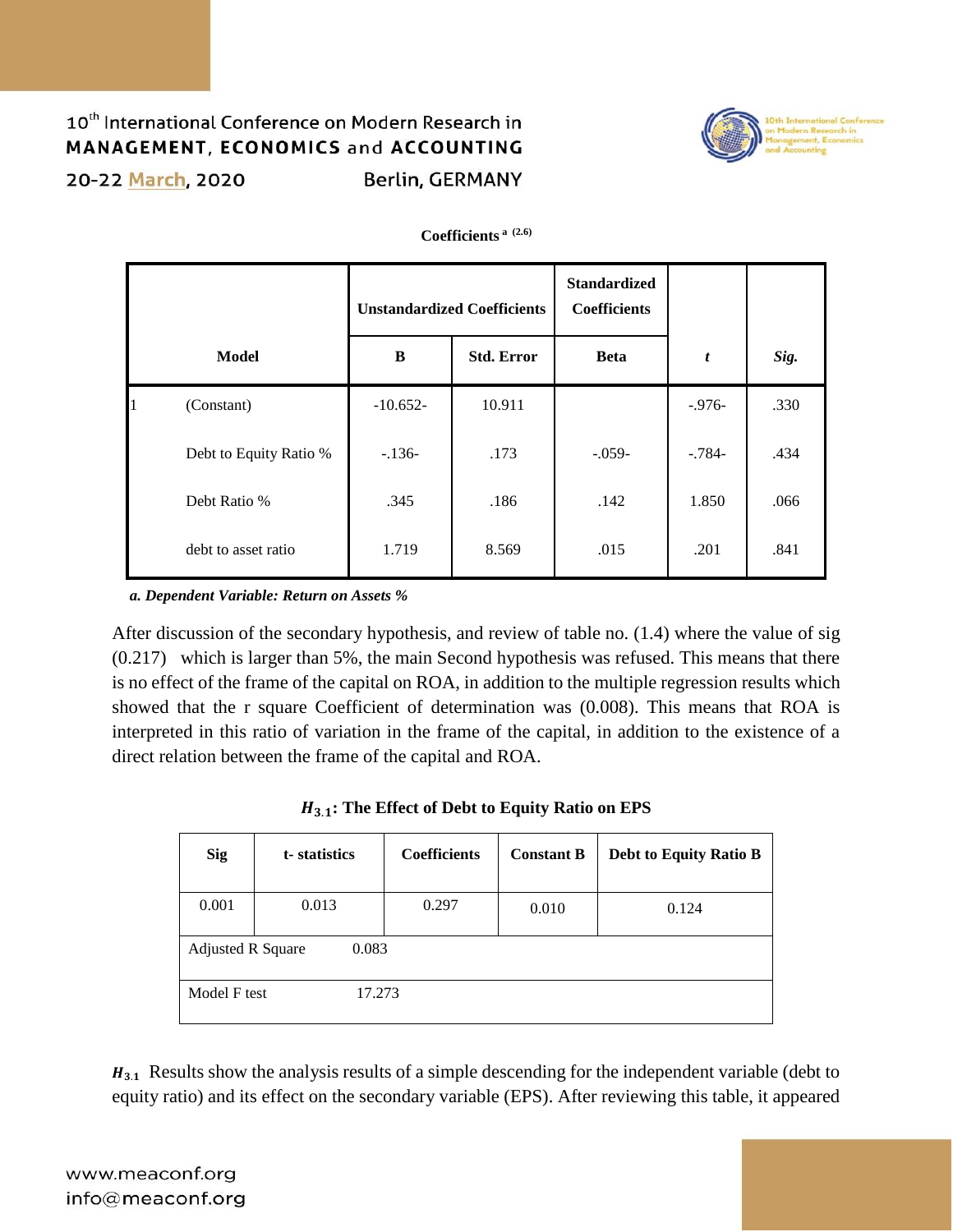

that it is the adjusted r square amounting to (0.083) which indicates that EPS is interpreted in this ratio of variation in debt to equity ratio. Results revealed that the value of (0.001 sig) is less than 5% which indicates that debt to equity ratio affects EPS and consequently, the first subsidiary hypothesis was accepted and in view of the value (coefficients 0.297) a direct relation exists between the secondary variable and the independent variable.

| <b>Sig</b>               | t-statistics | <b>Coefficients</b> | <b>Constant B</b> | <b>Debt Ratio B</b> |
|--------------------------|--------------|---------------------|-------------------|---------------------|
| 0.984                    | 0.991        | 0.001               | 1.837             | 0.001               |
| <b>Adjusted R Square</b> |              | $-0.006$            |                   |                     |
| Model F test             |              | 0.001               |                   |                     |

 $H_{3,1}$  Results shows the analysis results of a simple descending for the independent variable (debt to assets ratio) and its effect on the secondary variable (EPS). After reviewing this table, it appeared that it is the adjusted r square amounting to (-0.006) which indicates that EPS is interpreted in this ratio of variation in debt to equity ratio. Results revealed that the value of (0.984sig) is more than 5% which indicates that debt to equity ratio does not effect on the EPS and consequently, the first subsidiary hypothesis was not accepted and in view of the value (coefficients 0.001) a inverse relationship exists between the secondary variable and the independent variable.

| $H_{3.2}$ : The Effect of debt to asset ratio on EPS |  |  |  |  |  |  |  |  |  |  |
|------------------------------------------------------|--|--|--|--|--|--|--|--|--|--|
|------------------------------------------------------|--|--|--|--|--|--|--|--|--|--|

| <b>Sig</b>                        | t-statistics | <b>Coefficients</b> | <b>Constant B</b> | debt to asset ratio B |  |
|-----------------------------------|--------------|---------------------|-------------------|-----------------------|--|
| 0.960                             | 1.719        | $-0.004$            | 1.916             | $-0.075$              |  |
| 0.006<br><b>Adjusted R Square</b> |              |                     |                   |                       |  |
| Model F test                      |              | 0.002               |                   |                       |  |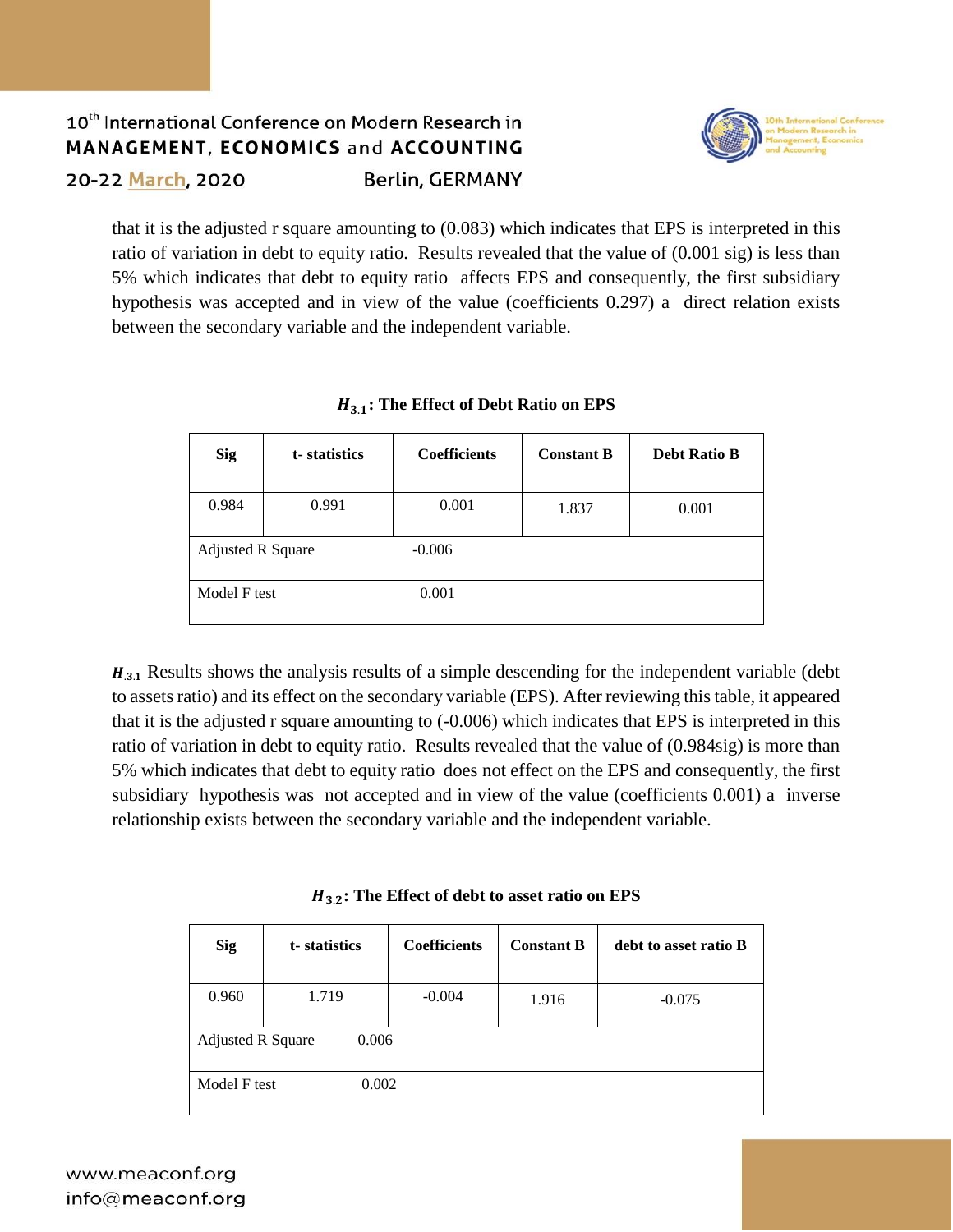

 $H_{2,4}$  Results shows the analysis results of a simple descending for the independent variable (debt to assets ratio) and its effect on the secondary variable (EPS). After reviewing this table, it appeared that it is the adjusted r square amounting to (-0.006) which indicates that EPS is interpreted in this ratio of variation in debt to equity ratio. Results revealed that the value of (0.960sig) is more than 5% which indicates that debt to equity ratio does not effect on the EPS and consequently, the first subsidiary hypothesis was not accepted and in view of the value (coefficients -0.004) a inverse relationship exists between the secondary variable and the independent variable.

#### .**: The Effect of (Debt to Equity Ratio & Debt Ratio & debt to asset ratio) on EPS**

| <b>Model</b> | R                 | <b>R</b> Square | <b>Adjusted R Square</b> | Std. Error of the<br><b>Estimate</b> |
|--------------|-------------------|-----------------|--------------------------|--------------------------------------|
|              | .298 <sup>a</sup> | .089            | .073                     | 8.60829                              |

#### **Results of multiple descending (Model Summary of**  $H_{3,4}$ **)**

*a. Predictors: (Constant), debt to asset ratio , Debt to Equity Ratio %, Debt Ratio %*

#### **ANOVA b (3.5)**

|   | Model      | Sum of Squares | Df  | Mean Square | F     | Sig.              |
|---|------------|----------------|-----|-------------|-------|-------------------|
| Ш | Regression | 1274.056       | 3   | 424.685     | 5.731 | .001 <sup>a</sup> |
|   | Residual   | 13042.057      | 176 | 74.103      |       |                   |
|   | Total      | 14316.113      | 179 |             |       |                   |

*a. Predictors: (Constant), debt to asset ratio , Debt to Equity Ratio %, Debt Ratio %*

*b. Dependent Variable: EPS %*

*Coefficients a (3.6)*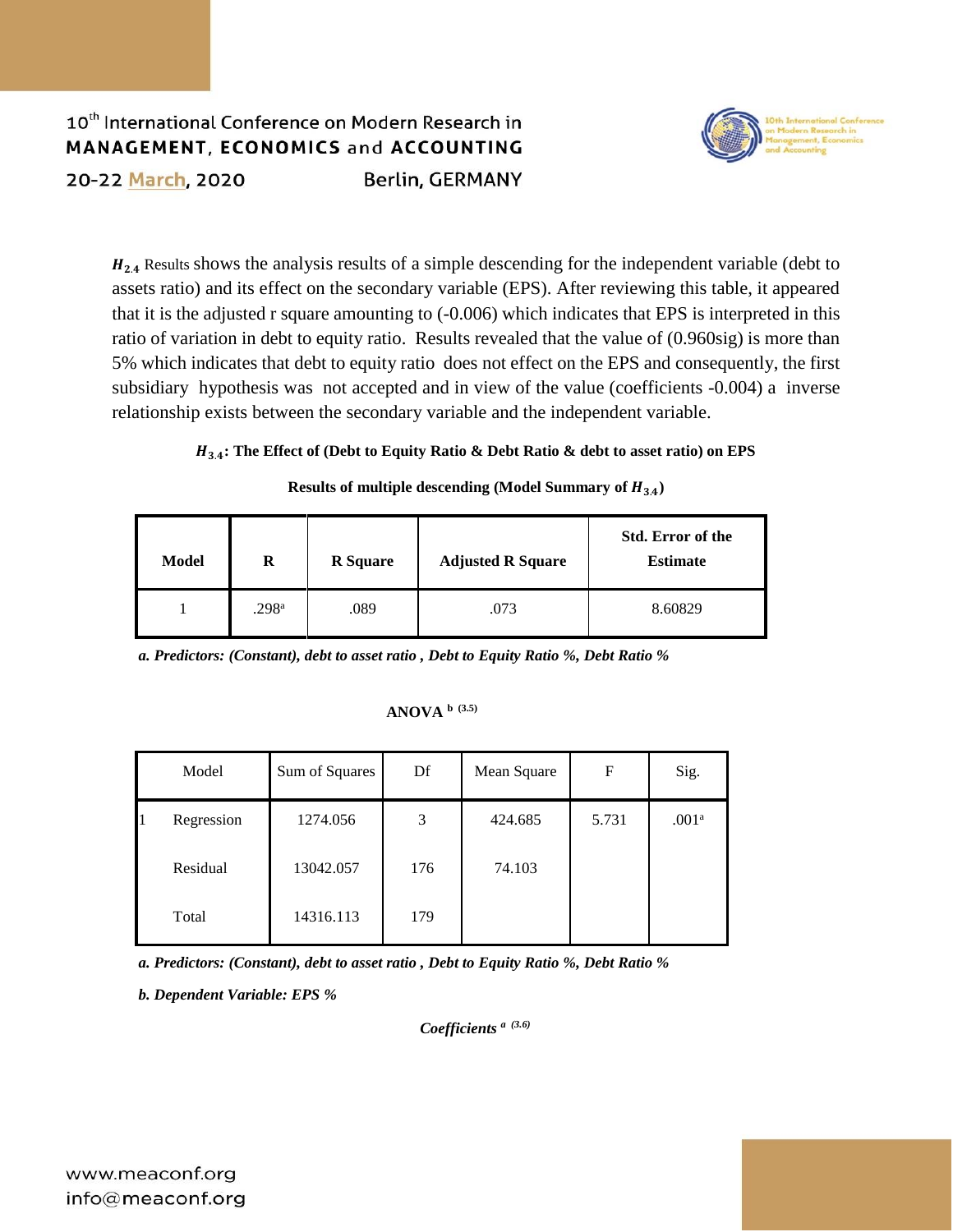

20-22 March, 2020

**Berlin, GERMANY** 

| Model                  |                        | $\bf{R}$ | <b>R</b> Square |                                    | <b>Adjusted R Square</b> |                    |                              | Std. Error of the<br><b>Estimate</b> |          |  |      |  |
|------------------------|------------------------|----------|-----------------|------------------------------------|--------------------------|--------------------|------------------------------|--------------------------------------|----------|--|------|--|
| 1<br>.298 <sup>a</sup> |                        |          | .089            |                                    | .073                     |                    | 8.60829                      |                                      |          |  |      |  |
| Model                  |                        |          |                 | <b>Unstandardized Coefficients</b> |                          |                    | Standardized<br>Coefficients |                                      | t        |  | Sig. |  |
|                        |                        |          |                 | B                                  |                          | Std. Error<br>Beta |                              |                                      |          |  |      |  |
|                        | (Constant)             |          |                 | $-.183-$                           |                          | 1.909              |                              |                                      | $-.096-$ |  | .924 |  |
| 1                      | Debt to Equity Ratio % |          |                 | .125                               |                          | .030               |                              | .300                                 | 4.146    |  | .000 |  |
|                        | Debt Ratio %           |          |                 | $-.002-$                           |                          | .033               |                              | $-.005-$                             | $-.062-$ |  | .951 |  |
|                        | debt to asset ratio    |          |                 | .484                               |                          | 1.499              |                              | .024                                 | .323     |  | .747 |  |

#### *a. Dependent Variable: EPS %*

After discussion of the secondary hypothesis, and review of table no. (1.4) where the value of sig (0.001) which is larger than 5%, the main Second hypothesis was accepted. This means that there is effect of the frame of the capital on EPS, in addition to the multiple regression results which showed that the r square Coefficient of determination was (0.073). This means that EPS is interpreted in this ratio of variation in the frame of the capital, in addition to the existence of a direct relation between the frame of the capital and EPS.

### *Equivalent linear regression for all variables for third hypothesis:*

 *Y = -0.183+ (0.125\*X1) + (-0.002\*X2) + (0.484\*X3) + e*

*Where: Y* :EPS; *X1* :Debt to Equity Ratio; *X2* :Debt Ratio.; *X3* :Debt to asset ratio, and *e*: error

## **Conclusion**

This study examined the relationship between capital structure and profitability Insurance companies listed in Amman Stock Exchange during the 6 year period 2014- 2019. The study has shown positive relation between short term debt and return on equity and negative relationship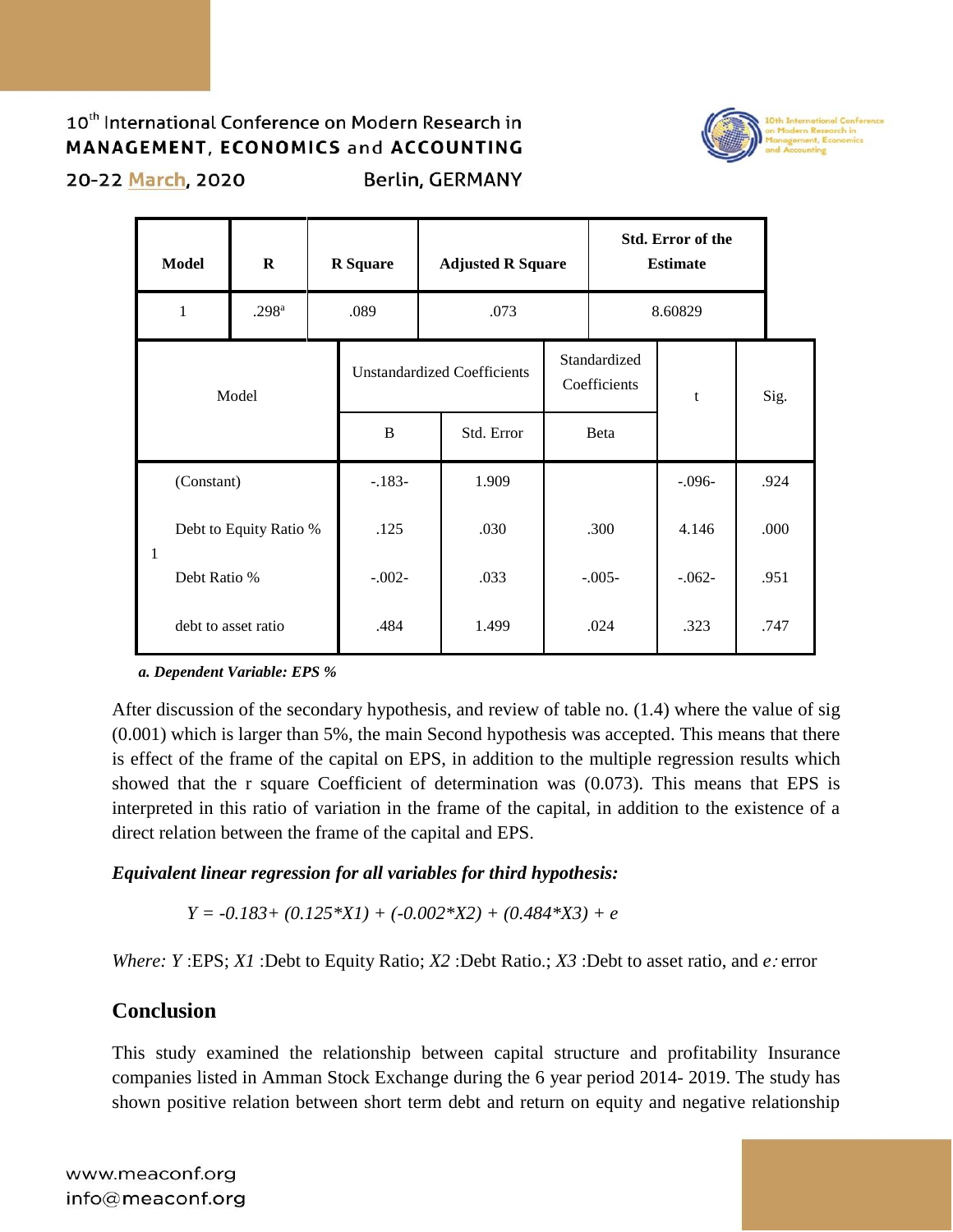### 10<sup>th</sup> International Conference on Modern Research in MANAGEMENT, ECONOMICS and ACCOUNTING **Berlin, GERMANY** 20-22 March, 2020



between long term debt and return on equity. Therefore suggesting that cement sector utilize more short term debt because of low interest expenses and most of Insurance companies suffer losses because utilizing excessive long term debt and large amount of financial cost. Thus Insurance companies firms utilize debt but more portion of financing should be through short term debt and LDC in less proportion.

## **References:**

Brian J. Schilling, Witsanu Attavanich, Kevin P. Sullivan, Lucas J. Marxen,Land Use Policy, Volume 41, November 2014, Pages 84-96

Croxton Frederick E., Crowden Dudley J. and Klein Sidney, "AppliedGenral Statistics", Prentice Hall Pvt. Ltd., New Delhi, 1969.

 Devon S. Johnson, Bruce H. Clark, Gloria Barczak,2012,Industrial Marketing Management, Volume 41, Issue 7, October 2012, Pages 1094-1105.

 Francis J. Mulhern,1999,Journal of Interactive Marketing, Volume 13, Issue 1, 1999, Pages 25-40

Gandomi, S. Zolfaghari,2013,Omega, Volume 41, Issue 4, August 2013, Pages 797-807

Goode William J. and Hart Paul K., "Methods in Social Research", McGraw Hill Book Company, New York, 1952.

<http://www.investopedia.com/terms/f/financialperformance.asp> (last access 2014)

Javed T., Younas W., and Imran M., (2014) " Impact of Capital Structure on Firm Performance: Evidence from Pakistani Firms", International Journal of Academic Research in Economics and Management Sciences, Vol. 3 (5), pp. 28-52.

Jesus Cambra-Fierro, Iguacel Melero, F. Javier Sese,Journal of Retailing, In Press, Corrected Proof, Available online 23 October 2014

Jin Xu,2012,Journal of Financial Economics, Volume 106, Issue 2, November 2012, Pages 427- 446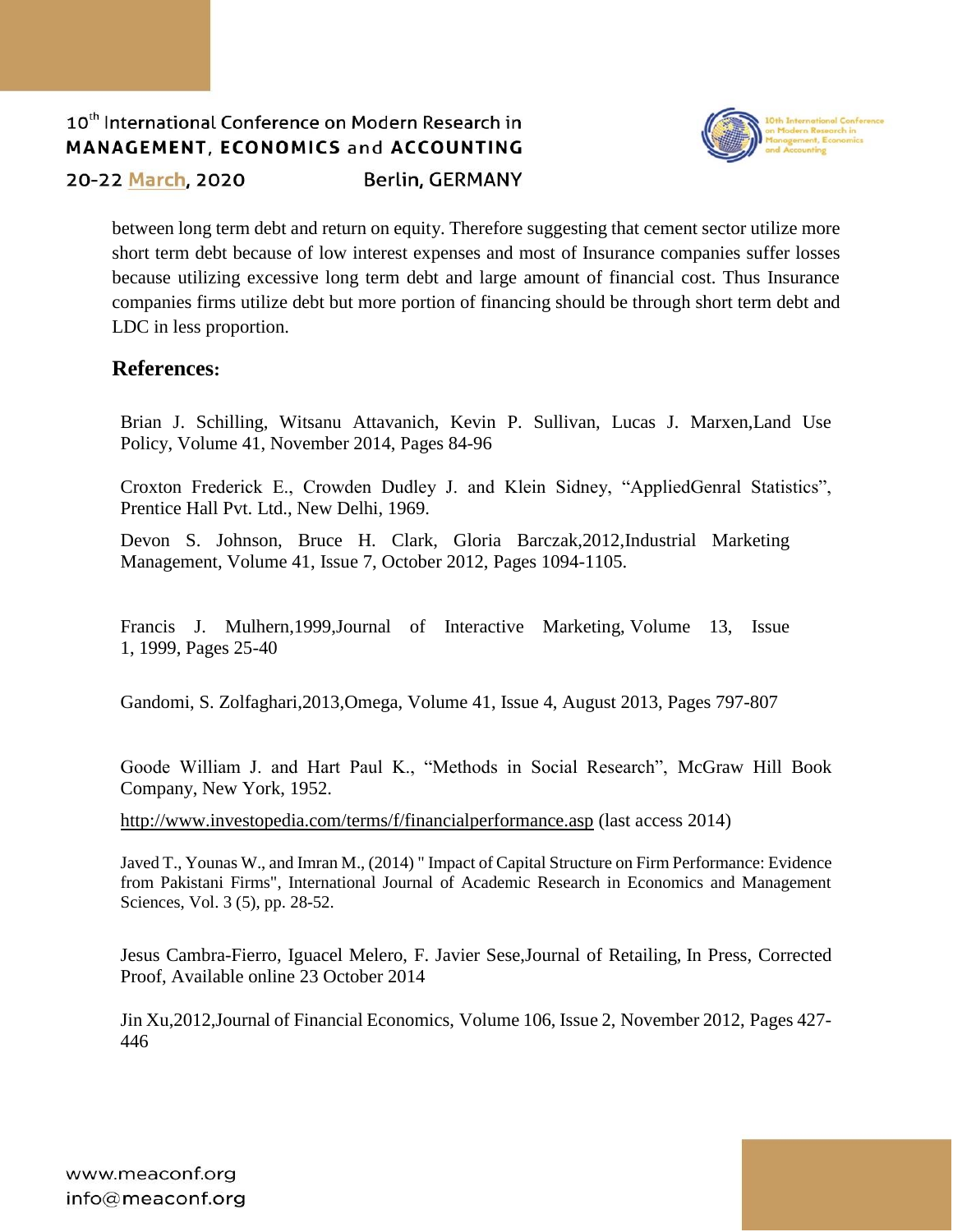

20-22 March, 2020

**Berlin, GERMANY** 

 Jost Daft, Sascha Albers,2012,Journal of Air Transport Management, Volume 19, March 2012, Pages 49-54

Kothari C.R., "Research Methodology – Methods & Techniques,Wishawa Prakashan, New Delhi, 2003.

Levin Richard I., "Statistics for Management", Prantice Hall of India Pvt. Ltd., New Delhi, 1979.

Lundberg, G. A., "Social Research", Longmans Green and Company,New York, 1982.

Meigs, W. B. and others, "Intermediate Accounting", McGraw – Hill,New York, 1978.

Metcalf, R. W. and P. L. Titard, "Principles of Accounting", W. B.Saunders, (Philadelphia) 1976.

Oziomobo A., and Ghazali. Z (2016) *"* The Impact of Capital Structure on Firm Performance: Empirical Evidence from Nigeria *"Journal of Economics and Finance*, Volume 7(4), PP 23-30

 Pablo Ruiz-Verdú,2007,Labour Economics, Volume 14, Issue 5, October 2007, Pages 848-868

Rabah Medjoudj, Djamil Aissani, and Klaus Dieter Haim ,2013,International Journal of Electrical Power & Energy Systems, Volume 45, Issue 1, February 2013, Pages 331-339

Rachel W.Y. Yee, Andy C.L. Yeung, T.C. Edwin Cheng,2008,Journal of Operations Management, Volume 26, Issue 5, September 2008, Pages 651-6680

Saputra T., Achsani A., and Anggraeni L., (2045). "The Effect of Capital Structure on Firm Performance: Empirical Evidence from the Indonesian Financial Industry", International Journal of Business and Management Invention, Volume 4 (8) , PP-57-66

Sancheti D.C. & Kappoor V.K., "Statistics - Theory, Methods & Application, Sultan Chand & Sons, Educational Publisher, New Delhi, 1999.

Webster's New Collegiate Dictionary, 8th Ed., Springfield, Mass:G & C,Merriam, 1975.